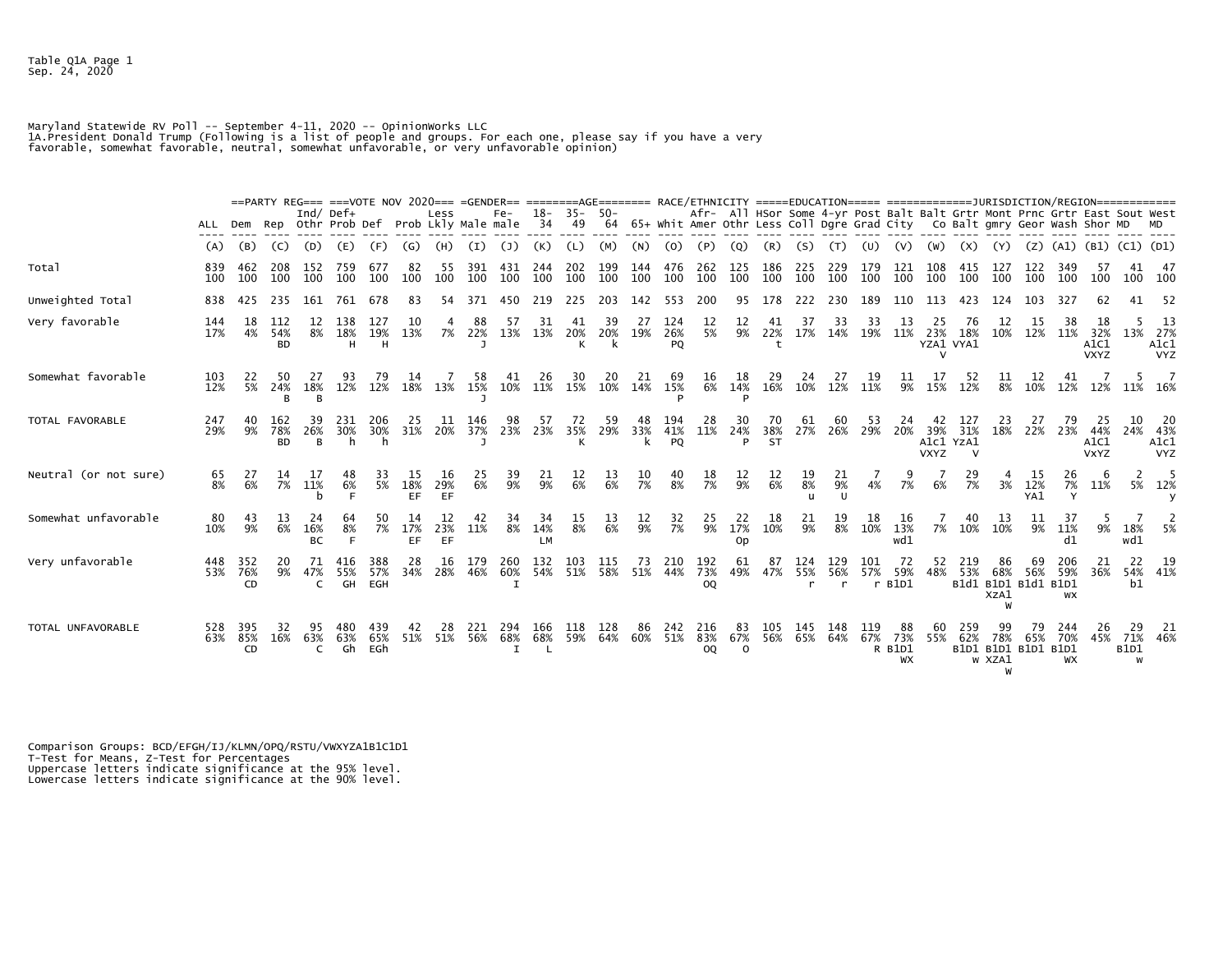Table Q1B Page 2 Sep. 24, 2020

Maryland Statewide RV Poll -- September 4-11, 2020 -- OpinionWorks LLC<br>1B.Former Vice President Joe Biden (Following is a list of people and groups. For each one, please say if you have a<br>very favorable, somewhat favorable

|                       |                 |                  |                         |                        | ==PARTY REG=== ===VOTE NOV 2020=== =GENDER== ========AGE======= RACE/ETHNICITY =====EDUCATION===== ===================DURISDICTION/REGION============= |                   |                  |                 |            |                           |                        |                      |                 |                        |                         |                         |                       |                                                                                                                                                            |                 |                         |                 |                            |                             |                                |                            |                               |                                          |                                         |                    |                                    |
|-----------------------|-----------------|------------------|-------------------------|------------------------|--------------------------------------------------------------------------------------------------------------------------------------------------------|-------------------|------------------|-----------------|------------|---------------------------|------------------------|----------------------|-----------------|------------------------|-------------------------|-------------------------|-----------------------|------------------------------------------------------------------------------------------------------------------------------------------------------------|-----------------|-------------------------|-----------------|----------------------------|-----------------------------|--------------------------------|----------------------------|-------------------------------|------------------------------------------|-----------------------------------------|--------------------|------------------------------------|
|                       | ALL             | Dem              |                         | Ind/ $Def+$            | Rep Othr Prob Def Prob Lkly Male male                                                                                                                  |                   |                  | Less            |            | $Fe-$                     | $18-$<br>34            | $35 -$<br>49         | -50-            |                        |                         |                         |                       | Afr- All HSor Some 4-yr Post Balt Balt Grtr Mont Prnc Grtr East Sout West<br>64 65+ Whit Amer Othr Less Coll Dgre Grad City Co Balt gmry Geor Wash Shor MD |                 |                         |                 |                            |                             |                                |                            |                               |                                          |                                         |                    |                                    |
|                       | (A)             | (B)              | (C)                     | (D)                    | (E)                                                                                                                                                    | (F)               | (G)              | (H)             | (I)        | (J)                       | (K)                    | (L)                  | (M)             | (N)                    | (0)                     | (P)                     | (Q)                   | (R)                                                                                                                                                        | (S)             | (T)                     | (U)             | (V)                        | (W)                         | (x)                            | (Y)                        |                               | $(Z)$ $(A1)$                             | (B1) (C1) (D1)                          |                    |                                    |
| Total                 | 839<br>100      | 462<br>100       | 208<br>100              | 152<br>100             | 759<br>100                                                                                                                                             | 677<br>100        | 82<br>100        | 55<br>100       | 391<br>100 | 431<br>100                | 244<br>100             | 202<br>100           | 199<br>100      | 144<br>100             | 476<br>100              | 262<br>100              | 125<br>100            | 186<br>100                                                                                                                                                 | 225<br>100      | 229<br>100              | 179<br>100      | 121<br>100                 | 108<br>100                  | 415<br>100                     | 127<br>100                 | 122<br>100                    | 349<br>100                               | 100                                     | 41<br>100          | 47<br>100                          |
| Unweighted Total      | 838             | 425              | 235                     | 161                    | 761                                                                                                                                                    | 678               | 83               | 54              | 371        | 450                       | 219                    | 225                  | 203             | 142                    | 553                     | 200                     | 95                    | 178                                                                                                                                                        | 222             | 230                     | 189             | 110                        | 113                         | 423                            | 124                        | 103                           | 327                                      | 62                                      | 41                 | -52                                |
| Very favorable        | 262<br>31%      | 225<br>49%<br>CD | 18<br>8%                | 18<br>12%              | 255<br>34%<br>GH                                                                                                                                       | 247<br>37%<br>EGH | 8<br>10%         | 3<br>5%         | 118<br>30% | 140<br>32%                | 50<br>21%              | 70<br>35%<br>K       | 67<br>34%       | 65<br>45%<br>K KLM     | 121<br>26%              | 106<br>41%<br><b>OQ</b> | 32<br>25%             | 51<br>27%                                                                                                                                                  | 73<br>32%       | 73<br>32%               | 62<br>34%       | -52<br>43%<br>C1D1<br>WXB1 | 29<br>27%                   | 134<br>32%<br>C1D1 C1D1        | 55<br>44%<br>B1 A1B1<br>WX | 33%<br>c1D1 C1D1<br><b>B1</b> | 122<br>35%<br>- B1                       | 11<br>19%                               | 8                  | -8<br>19% 17%                      |
| Somewhat favorable    | 199<br>24%      | 124<br>27%<br>C  | 27<br>13%               | 44<br>29%              | 177<br>23%                                                                                                                                             | 158<br>23%        | 18<br>23%        | 14<br>26%       | 97<br>25%  | 96<br>22%                 | 72<br>29%<br><b>MN</b> | 51<br>25%<br>N       | 42<br>21%       | 21<br>14%              | 100<br>21%              | 76<br>29%<br>$\Omega$   | 35<br>28%             | 39<br>21%                                                                                                                                                  | 36<br>16%       | 67<br>29%<br>rS.        | 51<br>28%<br>rs | 32<br>26%<br>d1            | 27<br>25%                   | 97<br>23%                      | 31<br>25%                  | 31<br>26%                     | 90<br>26%<br>D <sub>1</sub>              | 13<br>23%                               | 16<br>b1D1<br>Xya1 | 39% 15%                            |
| TOTAL FAVORABLE       | 461<br>55%      | 349<br>76%<br>CD | 44<br>21%               | 62<br>41%<br>C         | 432<br>57%<br>GH                                                                                                                                       | 406<br>60%<br>EGH | 27<br>33%        | 17<br>31%       | 214<br>55% | 236<br>55%                | 122<br>50%             | 121<br>60%<br>К      | 109<br>55%      | 86<br>60%              | 221<br>46%              | 182<br>70%<br>OQ        | 66<br>53%             | 89<br>48%                                                                                                                                                  | 109<br>48%      | 140<br>61%<br><b>RS</b> | 113<br>63%      | 83<br>69%<br>RS B1D1<br>WX | 56<br>52%                   | 232<br>56%<br>D1 B1D1 B1D1     | 86<br>68%<br>WXA1          | 71<br>59%<br>B1D1 B1D1        | 213<br>61%                               | -24<br>41%                              | 24<br>D1           | - 15<br>58% 32%                    |
| Neutral (or not sure) | 146<br>17%      | 67<br>15%        | 24<br>12%               | 44<br>29%<br><b>BC</b> | 114<br>15%<br>F.                                                                                                                                       | 83<br>12%         | 31<br>39%<br>EF. | 25<br>46%<br>EF | 57<br>15%  | 86<br>20%<br>$\mathbf{I}$ | 65<br>27%<br>LMN       | 27<br>14%            | 26<br>13%       | 13<br>9%               | 70<br>15%               | 52<br>20%               | 34<br>27%<br>$\Omega$ | 36<br>19%<br>$\mathbf{H}$                                                                                                                                  | 47<br>21%<br>U  | 34<br>15%               | 22<br>12%       | 20<br>17%                  | 16<br>15%                   | 65<br>16%                      | 18<br>14%                  | 24<br>20%                     | 59<br>17%                                | 16%                                     | 17%                | - 15<br>31%<br>A1b1<br><b>VWXY</b> |
| Somewhat unfavorable  | $\frac{77}{9%}$ | 6%               | 32<br>15%<br>R          | 16<br>10%              | 68<br>9%                                                                                                                                               | 9%                | $11\%$           | 10%             | 11%        | 32<br>8%                  | $\frac{19}{8\%}$       | $^{26}_{13\%}$<br>kΝ | $\frac{17}{9%}$ | 6%                     | 57<br>12%<br>PO         | 10<br>4%                | 5%                    | $\begin{array}{c} 19 \\ 10\% \end{array}$                                                                                                                  | $\frac{19}{9%}$ | $\overline{7}\%$        | $^{20}_{11\%}$  | $\frac{11}{9%}$            | 12<br>11%                   | 45<br>11%<br>c1 A1c1<br>$\vee$ | 6%                         | 6%                            | $\begin{array}{c} 22 \\ 6\% \end{array}$ | 11%                                     |                    | -6<br>4% 12%                       |
| Very unfavorable      | 156<br>19%      | -18<br>4%        | 107<br>52%<br><b>BD</b> | 30<br>20%<br><b>B</b>  | 145<br>19%                                                                                                                                             | 130<br>19%        | 14<br>17%        | 12%             | 78<br>20%  | 77<br>18%                 | 38<br>16%              | 29<br>14%            | 47<br>24%<br>kL | 36<br>25%<br><b>KL</b> | 128<br>27%<br><b>PQ</b> | 17<br>7%                | 18<br>15%<br>P        | 42<br>22%<br>U                                                                                                                                             | 50<br>22%<br>U  | 39<br>17%               | 25<br>14%       | 6<br>5%                    | 24<br>22%<br>VY.            | 73<br>18%<br><b>Vy</b>         | 14<br>11%                  | 18<br>15%<br>$\vee$           | 55<br>16%                                | 18<br>31%<br>Vy YZA1<br><b>VX</b>       | 21%                | -12<br>25%<br>V.<br><b>Vy</b>      |
| TOTAL UNFAVORABLE     | 233<br>28%      | -45<br>10%       | 139<br>67%<br><b>BD</b> | 46<br>30%<br><b>B</b>  | 212<br>28%                                                                                                                                             | 189<br>28%        | 24<br>29%        | 12<br>22%       | 120<br>31% | 109<br>25%                | 57<br>23%              | 54<br>27%            | 64<br>32%       | 45<br>32%              | 185<br>39%<br>PQ        | 28<br>11%               | 25<br>20%<br>P        | 61<br>33%                                                                                                                                                  | 69<br>31%       | 55<br>24%               | 44<br>25%       | 17<br>14%                  | 36<br>33%<br>YZA1 VYA1<br>v | 118<br>28%                     | 22<br>17%                  | 26<br>21%                     | 77<br>22%                                | 24<br>43%<br>$v$ Alc $1$<br><b>VXYZ</b> | 10                 | -17<br>25% 37%<br>YZA1<br>v        |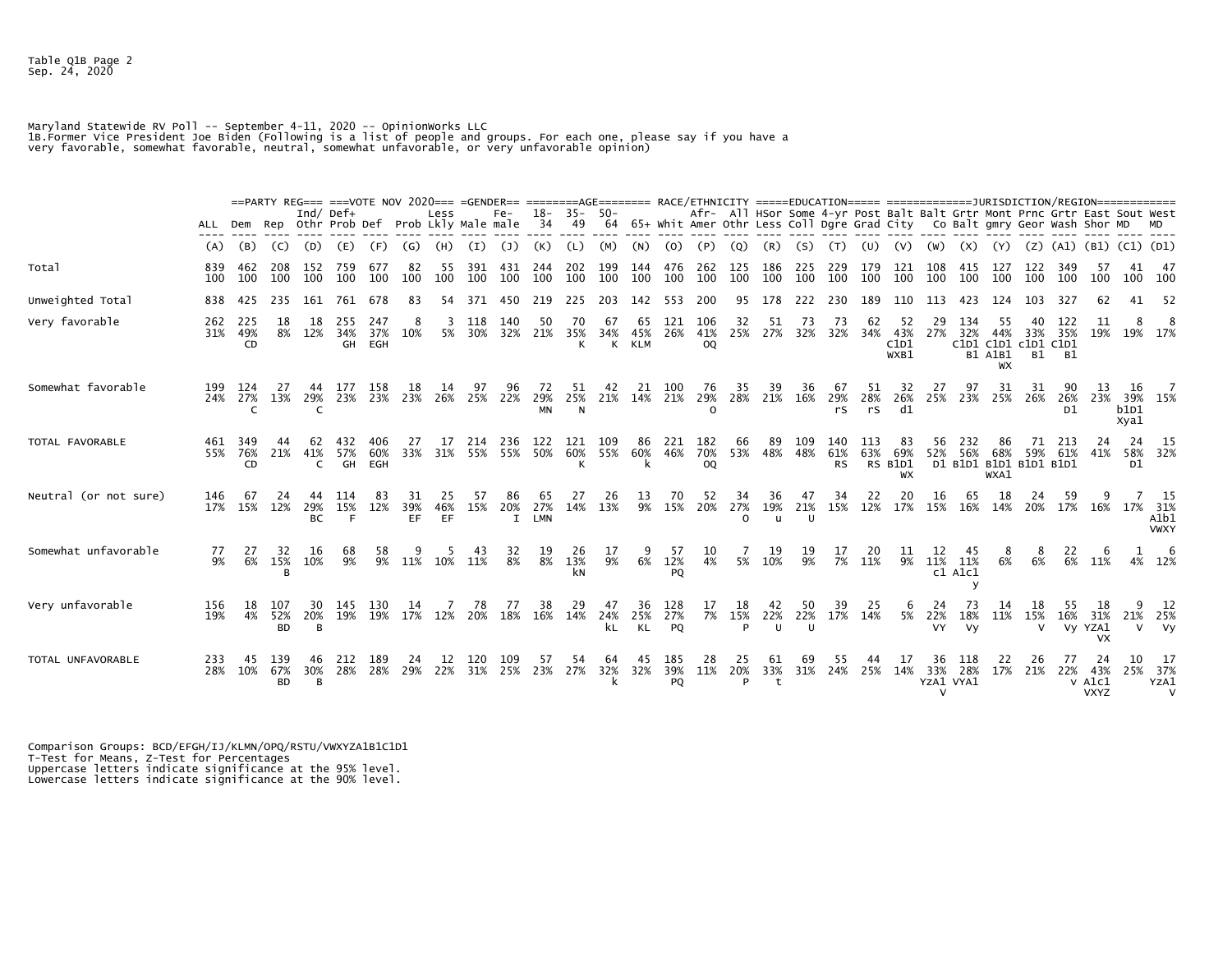Table Q1C Page 3 Sep. 24, 2020

Maryland Statewide RV Poll -- September 4-11, 2020 -- Opinionworks LLC<br>1C.Governor Larry Hogan (Following is a list of people and groups. For each one, please say if you have a very<br>favorable, somewhat favorable, neutral,

|                       |                  |                |                  | $\text{Ind}/\text{Def}+$ |                   |                      |                        | Less            |                  | $Fe-$            | $18-$                   | $35 -$           | $50-$            |                  |                                               |                             |                       |                           |                           |                          |                  |                                 |            | Afr- All HSor Some 4-yr Post Balt Balt Grtr Mont Prnc Grtr East Sout West  |                  |                 |                 |                                  |           |                    |
|-----------------------|------------------|----------------|------------------|--------------------------|-------------------|----------------------|------------------------|-----------------|------------------|------------------|-------------------------|------------------|------------------|------------------|-----------------------------------------------|-----------------------------|-----------------------|---------------------------|---------------------------|--------------------------|------------------|---------------------------------|------------|----------------------------------------------------------------------------|------------------|-----------------|-----------------|----------------------------------|-----------|--------------------|
|                       | ALL Dem          |                |                  |                          | Rep Othr Prob Def |                      | Prob Lkly Male male    |                 |                  |                  | 34                      | 49               | 64               |                  |                                               |                             |                       |                           |                           |                          |                  |                                 |            | 65+ Whit Amer Othr Less Coll Dgre Grad City Co Balt gmry Geor Wash Shor MD |                  |                 |                 |                                  |           |                    |
|                       | (A)              | (B)            | (C)              | (D)                      | (E)               | (F)                  | (G)                    | (H)             | (I)              | (1)              | (K)                     |                  | (M)              | (N)              | (O.                                           |                             | (Q)                   |                           | (S.                       |                          |                  |                                 |            |                                                                            |                  | (z)             | (A1)            | (BI)                             | (C1) (D1) |                    |
| Total                 | 839<br>100       | 462<br>100     | 208<br>100       | 152<br>100               | 759<br>100        | 677<br>100           | 82<br>100              | 55<br>100       | 391<br>100       | 431<br>100       | 244<br>100              | 202<br>100       | 199<br>100       | 144<br>100       | 476<br>100                                    | 262<br>100                  | 125<br>100            | 186<br>100                | 225<br>100                | 229<br>100               | 179<br>100       | 121<br>100                      | 108<br>100 | 415<br>100                                                                 | 127<br>100       | 122<br>100      | 349<br>100      | -57<br>100                       | 41        | -47<br>100 100     |
| Unweighted Total      | 838              | 425            | 235              | 161                      | 761               | 678                  | 83                     | 54              | 371              |                  |                         |                  | 203              | 142              | 553                                           |                             | 95                    |                           | 222                       | 230                      | 189              |                                 |            |                                                                            | 124              | 103             |                 |                                  |           | -52                |
| Very favorable        | 300<br>36%       | 162<br>35%     | 84<br>41%<br>d   | 48<br>31%                | 281<br>37%<br>GH  | 263<br>39%<br>EGH    | 18<br>22%              | 12<br>22%       | 140<br>36%       | 157<br>36%       | 72<br>29%               | 83<br>41%<br>К   | 77<br>39%<br>k   | 60<br>41%<br>К   | 177<br>37%                                    | 90<br>34%                   | 46<br>37%             | 78<br>42%<br>$\mathbf{U}$ | 87<br>39%<br>$\mathbf{U}$ | 78<br>34%                | 52<br>29%        | 33%                             | 38<br>35%  | 155<br>37%<br>a1                                                           | 39<br>31%        | 34%             | 31%             | 28<br>49%<br>A1d1<br><b>VWYZ</b> |           | 14 15<br>35% 33%   |
| Somewhat favorable    | 275<br>33%       | 155<br>34%     | 72<br>35%        | 46<br>30%                | 252<br>33%        | -229<br>34%          | 23<br>28%              | 15<br>27%       | 132<br>34%       | 138<br>32%       | 76<br>31%               | 60<br>30%        | 78<br>39%<br>kL  | -51<br>36%       | 166<br>35%                                    | 77<br>29%                   | 35<br>28%             | 46<br>25%                 | 74<br>33%                 | 83<br>36%<br>R           | 67<br>38%<br>R   | 32<br>27%                       | 36<br>33%  | 137<br>33%<br>$\mathbf{v}$                                                 | 44<br>35%        | 31<br>26%       | 115<br>33%<br>z | 19<br>34%                        | 15        | 36% 39%            |
| TOTAL FAVORABLE       | 575<br>69%       | 318<br>69%     | 157<br>75%<br>bD | 94<br>62%                | 533<br>70%        | 493<br>73%<br>GH EGH | 41<br>50%              | 27<br>49%       | 271<br>69%       | 295<br>68%       | 147<br>60%              | 143<br>71%<br>К  | 155<br>78%<br>К  | 111<br>77%<br>К  | 343<br>72%<br>P                               | 167<br>64%                  | 81<br>65%             | 124<br>67%                | 161<br>71%                | 161<br>70%               | 119<br>66%       | -73<br>60%                      | 74<br>68%  | 292<br>70%<br>Vza1                                                         | 83<br>65%        | -73<br>60%      | 224<br>64%      | 47<br>83%<br>YZA1<br><b>VWX</b>  | 29        | - 33<br>71% 71%    |
| Neutral (or not sure) | 183<br>22%       | 96<br>21%<br>C | 32<br>16%        | 46<br>30%<br><b>BC</b>   | 152<br>20%<br>F   | 116<br>17%           | 36<br>44%<br><b>EF</b> | 26<br>47%<br>EF | 80<br>20%        | 96<br>22%        | 69<br>28%<br><b>TMN</b> | 41<br>20%<br>n   | 31<br>16%        | 19<br>13%        | 88<br>19%                                     | 67<br>25%<br>$\Omega$       | 38<br>31%<br>$\Omega$ | 44<br>24%                 | 47                        | 42<br>21% 18%            | 42<br>24%        | 28<br>23%<br><b>B1</b>          | 20<br>19%  | 78<br>19%<br>b1                                                            | 33<br>26%<br>xB1 | 28%<br>XB1 wXB1 | 94<br>27%       | 6                                |           | -10<br>10% 23% 22% |
| Somewhat unfavorable  | 53<br>6%         | 32<br>7%       | 6%               | 6<br>$4\overline{2}$     | 49<br>6%<br>G     | 48<br>7%<br>EG       | 1%                     | 4%              | $\frac{25}{7\%}$ | 28<br>6%         | $\frac{12}{5\%}$        | $\frac{13}{6\%}$ | $\frac{13}{6\%}$ | $\frac{10}{7\%}$ | $\begin{array}{c} 31 \\ 6\% \end{array}$<br>0 | 20<br>$\overline{7}\%$<br>Q | $1\overline{2}$       | $\frac{12}{6%}$           | $4\%$                     | 18<br>8%<br><sub>S</sub> | $\frac{15}{8\%}$ | 15<br>12%<br>s Alb1<br>XY       | 10%        | 34<br>8%                                                                   | 5%               | 6%              | 5%              | 4%                               | 6%        |                    |
| Very unfavorable      | $\frac{28}{3\%}$ | 15<br>3%       | 6<br>3%          | 5<br>4%                  | $\frac{25}{3%}$   | $\frac{21}{3\%}$     | 4<br>5%                |                 | 15<br>4%         | $\frac{12}{3\%}$ | 16<br>6%<br>lмn         | 5<br>3%<br>m     | $* \frac{g}{6}$  | 3%               | 14<br>3%                                      | 9<br>3%                     | 4%                    | 4%                        | 9<br>4%                   | 9<br>4%                  | -3<br>2%         | 4%                              | 3%         | 11<br>3%                                                                   | 4%               | 5%              | 12<br>3%        | 2<br>3%                          |           | 7%                 |
| TOTAL UNFAVORABLE     | 81<br>10%        | 47<br>10%      | 19<br>9%         | $\frac{12}{8\%}$         | 74<br>10%<br>gН   | 69<br>10%<br>egH     | 5<br>6%                | 4%              | 10%              | 9%               | $^{28}_{12\%}$          | $\frac{18}{9%}$  | $\frac{14}{7\%}$ | -14<br>10%       | 45<br>9%<br>Q                                 | 29<br>11%<br>Q              | 4%                    | 18<br>10%                 | 17<br>8%                  | 26<br>12%                | 18<br>10%        | 20<br>16%<br>c1d1<br>a1b1<br>Xy | 14<br>13%  | 45<br>11%                                                                  | $\frac{10}{8\%}$ | 12%             | 31<br>$9\%$     | 7%                               | 6%        | 7%                 |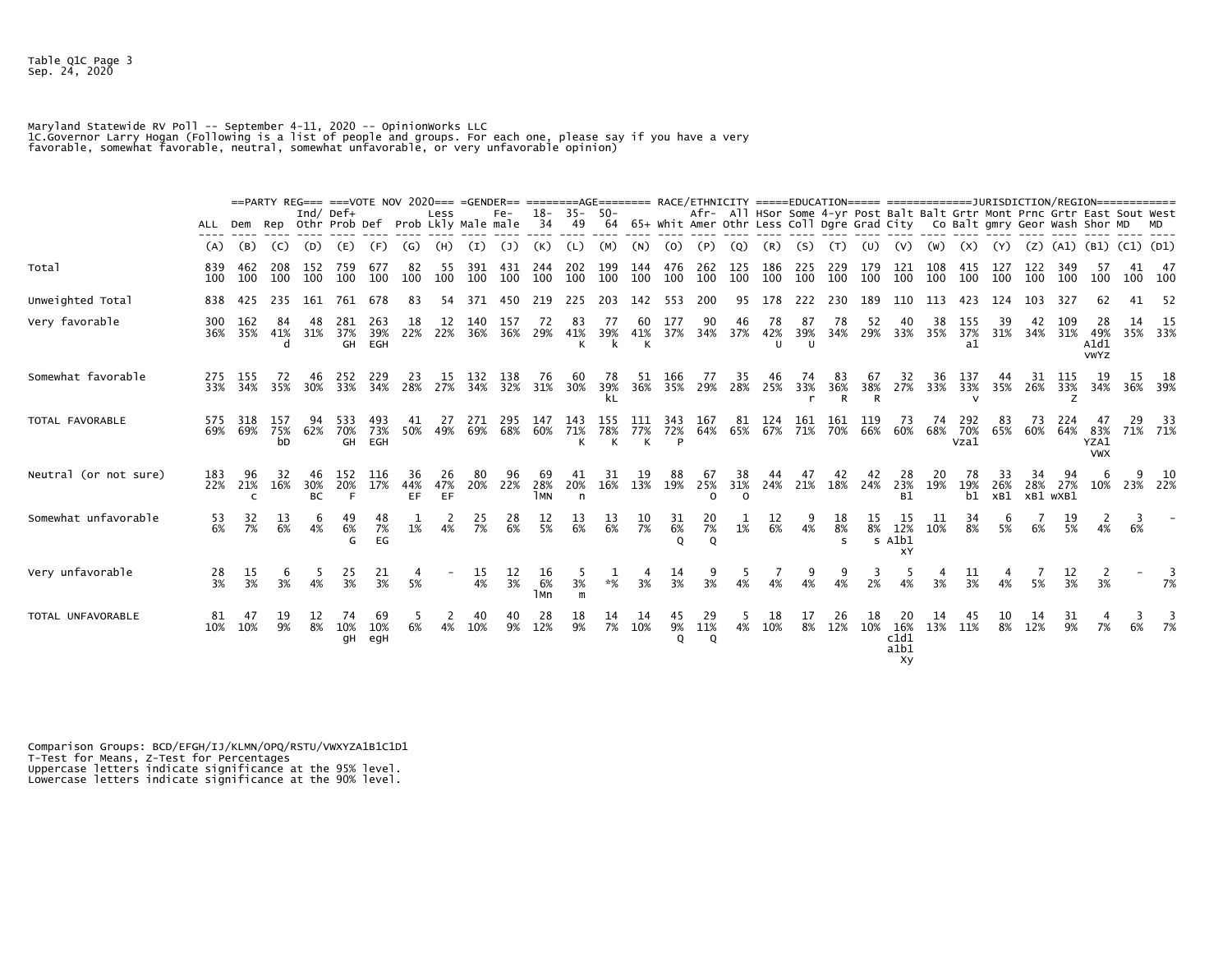Table Q1D Page 4 Sep. 24, 2020

Maryland Statewide RV Poll -- September 4-11, 2020 -- Opinionworks LLC<br>1D.The Black Lives Matter movement (Following is a list of people and groups. For each one, please say if you have a<br>very favorable, somewhat favorable

|                       |            |                  |                         |                |                  |                   | ==PARTY REG=== ===VOTE NOV 2020=== =GENDER== ========AGE======= RACE/ETHNICITY =====EDUCATION===== ===================DURISDICTION/REGION============= |                 |            |                  |                          |                         |                 |                  |                         |                         |                       |                                                                                                                                                            |                 |                  |                        |                                  |                                  |                 |                                |                    |            |                           |           |                 |
|-----------------------|------------|------------------|-------------------------|----------------|------------------|-------------------|--------------------------------------------------------------------------------------------------------------------------------------------------------|-----------------|------------|------------------|--------------------------|-------------------------|-----------------|------------------|-------------------------|-------------------------|-----------------------|------------------------------------------------------------------------------------------------------------------------------------------------------------|-----------------|------------------|------------------------|----------------------------------|----------------------------------|-----------------|--------------------------------|--------------------|------------|---------------------------|-----------|-----------------|
|                       | ALL        | Dem              |                         |                | Ind/ Def $+$     |                   | Rep Othr Prob Def Prob Lkly Male male                                                                                                                  | Less            |            | Fe-              | 18-<br>34                | $35 - 50 -$<br>49       |                 |                  |                         |                         |                       | Afr- All HSor Some 4-yr Post Balt Balt Grtr Mont Prnc Grtr East Sout West<br>64 65+ Whit Amer Othr Less Coll Dgre Grad City Co Balt gmry Geor Wash Shor MD |                 |                  |                        |                                  |                                  |                 |                                |                    |            |                           |           |                 |
|                       | (A)        | (B)              | (C)                     | (D)            | (E)              | (F)               | (G)                                                                                                                                                    | (H)             | (I)        | (1)              | (K)                      | (L)                     | (M)             | (N)              | (O)                     | (P                      | (Q)                   | (R)                                                                                                                                                        | (S)             |                  |                        |                                  |                                  | (X)             |                                | (Z)                | (A1)       | (B1) (C1) (D1)            |           |                 |
| Total                 | 839<br>100 | 462<br>100       | 208<br>100              | 152<br>100     | 759<br>100       | 677<br>100        | 82<br>100                                                                                                                                              | 55<br>100       | 391<br>100 | 431<br>100       | 244<br>100               | 202<br>100              | 199<br>100      | 144<br>100       | 476<br>100              | 262<br>100              | 125<br>100            | 186<br>100                                                                                                                                                 | 225<br>100      | 229<br>100       | 179<br>100             | 121<br>100                       | 108<br>100                       | 415<br>100      | 127<br>100                     | 122<br>100         | 349<br>100 | 100                       | 41        | -47<br>100 100  |
| Unweighted Total      | 838        | 425              | 235                     | 161            | 761              | 678               | 83                                                                                                                                                     | 54              | 371        | 450              |                          | 225                     | 203             | 142              | 553                     | 200                     | 95                    | 178                                                                                                                                                        | 222             | 230              | 189                    | 110                              | 113                              | 423             | 124                            | 103                |            |                           | 41        | -52             |
| Very favorable        | 338<br>40% | 260<br>56%<br>CD | 25<br>12%               | 44<br>29%<br>C | 311<br>41%<br>h  | 277<br>41%<br>h   | 34<br>42%                                                                                                                                              | 16<br>29%       | 143<br>37% | 187<br>43%<br>I. | 126<br>52%<br><b>LMN</b> | 79<br>39%<br>m          | 63<br>31%       | 48<br>33%        | 121<br>26%              | 179<br>68%<br>0Q        | 57<br>46%<br>$\Omega$ | 73<br>39%                                                                                                                                                  | 102<br>45%<br>U | 100<br>43%<br>U  | 57<br>32%              | 65<br>54%<br>C1D1<br>a1B1<br>WXY | 42<br>39%<br>b1                  | 166<br>40%      | 54<br>43%<br>B1 B1d1 C1D1 B1D1 | 55%<br>A1B1<br>WXY | 155<br>45% | 26%                       | 15<br>36% | 14<br>29%       |
| Somewhat favorable    | 190<br>23% | 113<br>25%<br>C  | 30.<br>14%              | 43<br>28%<br>C | 164<br>22%       | 144<br>21%        | 24%                                                                                                                                                    | 31%             | 97<br>25%  | 87<br>20%        | 47<br>19%                | 56<br>27%               | 45<br>22%       | 30<br>21%        | 114<br>24%              | 51<br>19%               | 32<br>26%             | 45<br>24%<br>$\varsigma$                                                                                                                                   | 37<br>17%       | 46<br>20%        | 56<br>31%<br><b>ST</b> | 28<br>23%                        | 23<br>21%                        | 97<br>23%       | 32<br>25%                      | 21<br>17%          | 23%        | -15<br>26%                |           | 9 11<br>22% 23% |
| TOTAL FAVORABLE       | 527<br>63% | 374<br>81%<br>CD | 26%                     | 87<br>58%<br>C | 475<br>63%       | 421<br>62%        | 54<br>66%                                                                                                                                              | 33<br>60%       | 240<br>61% | 64%              | 71%<br><b>MN</b>         | 135<br>67%<br><b>MN</b> | 108<br>54%      | 78<br>54%        | 235<br>49%              | 230<br>88%<br><b>OQ</b> | 89<br>71%<br>$\Omega$ | 117<br>63%                                                                                                                                                 | 139<br>62%      | 146<br>63%       | 113<br>63%             | 78%<br>C1D1<br>A1B1<br>WX        | 65<br>60%                        | 263<br>63%      | 86<br>68%<br>B1d1 B1D1 B1D1    | 72%<br>WX          | 67%        | 53%                       |           | -25<br>59% 52%  |
| Neutral (or not sure) | 135<br>16% | -51<br>11%       | 45<br>22%               | 35<br>23%      | 116<br>15%       | 100<br>15%        | 17<br>20%                                                                                                                                              | 19<br>34%<br>EF | 61<br>16%  | 74<br>17%        | 34<br>14%                | 37<br>18%               | 34<br>17%       | 21<br>15%        | 99<br>21%               | 16<br>6%                | 18<br>15%             | 25<br>13%                                                                                                                                                  | 32<br>14%       | 41<br>18%        | 34<br>19%              | 12<br>10%                        | 13<br>12%                        | 59<br>14%       | 26<br>20%<br><b>Vwz</b>        | 14<br>12%          | 56<br>16%  | 12<br>21%<br>$\mathsf{v}$ |           | -10<br>17% 21%  |
| Somewhat unfavorable  | 50<br>6%   | 16<br>3%         | 24<br>12%<br><b>BD</b>  | 6%             | 47<br>6%         | 44<br>6%          | 5%                                                                                                                                                     | 2%              | 27<br>7%   | $\frac{22}{5\%}$ | $\frac{13}{5\%}$         | $\frac{8}{4\%}$         | 15<br>7%        | $\frac{11}{8\%}$ | 38<br>8%                | 3<br>1%                 | 5%                    | 4%                                                                                                                                                         | 14<br>6%        | $\frac{13}{6\%}$ | $\frac{15}{8\%}$       | 4%                               | 13<br>12%<br>yZA1<br><b>VX</b>   | 28<br>7%<br>z   | 5%                             | 2%                 | 16<br>5%   |                           |           |                 |
| Very unfavorable      | 126<br>15% | 21<br>5%         | 85<br>41%<br><b>BD</b>  | 13%<br>B       | 120<br>16%<br>qΗ | 113<br>17%<br>egH | 8<br>9%                                                                                                                                                | 5%              | 16%        | 14%              | 10%                      | 11%                     | 21%<br>KL       | 33<br>23%<br>KL  | 104<br>22%<br><b>PQ</b> | 14<br>5%                | 8%                    | 37<br>20%<br>U                                                                                                                                             | 18%<br>U        | 30<br>13%        | 18<br>10%              | 10<br>8%                         | 18<br>16%<br>VY                  | 65<br>16%<br>VY | 6%                             | 14%                | 12%        | 21%<br>VY                 | 18%       | 18%             |
| TOTAL UNFAVORABLE     | 177<br>21% | 37<br>8%         | 109<br>52%<br><b>BD</b> | B              | 168<br>22%<br>GH | 156<br>23%<br>EGH | 11<br>14%                                                                                                                                              | 6%              | 23%        | 83<br>19%        | 38<br>16%                | 30<br>15%               | 58<br>29%<br>KL | 44<br>31%<br>KL  | 142<br>30%<br><b>PQ</b> | 16<br>6%                | 17<br>14%<br>D        | 24%                                                                                                                                                        | 54<br>24%       | 43<br>19%        | 32<br>18%              | 15<br>12%                        | 30<br>28%<br>YZA1 VYA1<br>$\vee$ | 93<br>22%       | 15<br>11%                      | 20<br>16%          | 58<br>17%  | 27%<br>VY                 | 24%       | 12<br>26%<br>VY |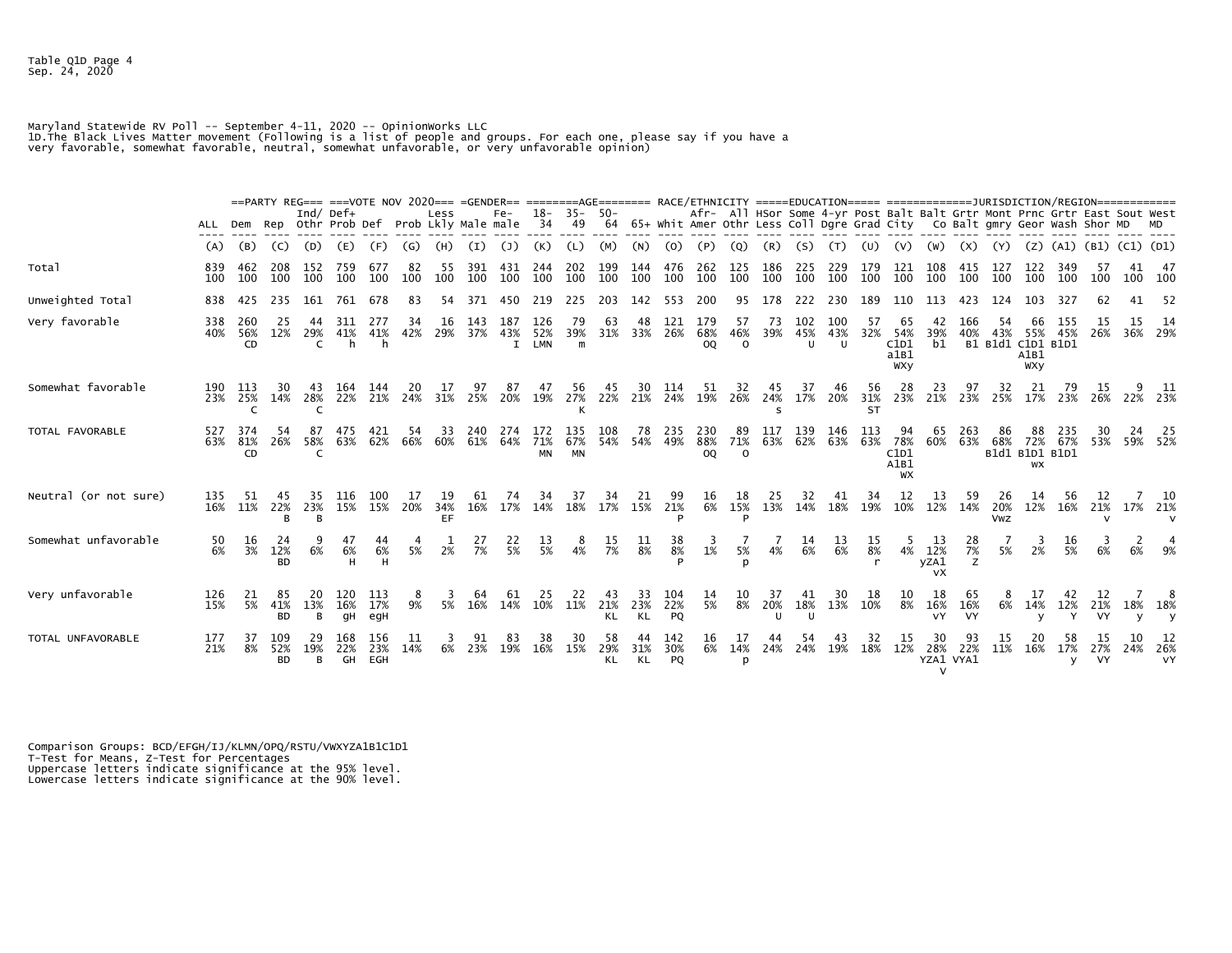## Maryland Statewide RV Poll -- September 4-11, 2020 -- OpinionWorks LLC 2.In the next state legislative elections, are you more likely to vote for…?

|                                  | ALL              |                  |                         | Ind/ Def $+$    | ==PARTY REG=== ===VOTE NOV 2020=== =GENDER== ========AGE======= RACE/ETHNICITY =====EDUCATION===== ===================DURISDICTION/REGION==============<br>Rep Othr Prob Def |                   | Prob Lkly Male male | Less       |                 | $Fe-$      | 18-<br>34       | $35 -$<br>49    | -50<br>64       |            |                  |                  |                       |                 |            |            |                |                   |                                            |            |                   |     |                       | Afr- All HSor Some 4-yr Post Balt Balt Grtr Mont Prnc Grtr East Sout West<br>65+ Whit Amer Othr Less Coll Dgre Grad City    Co Balt gmry Geor Wash Shor MD |     |                            |
|----------------------------------|------------------|------------------|-------------------------|-----------------|------------------------------------------------------------------------------------------------------------------------------------------------------------------------------|-------------------|---------------------|------------|-----------------|------------|-----------------|-----------------|-----------------|------------|------------------|------------------|-----------------------|-----------------|------------|------------|----------------|-------------------|--------------------------------------------|------------|-------------------|-----|-----------------------|------------------------------------------------------------------------------------------------------------------------------------------------------------|-----|----------------------------|
|                                  | (A)              | (B)              | (C)                     | (D)             | (E)                                                                                                                                                                          | (F)               | (G)                 | (H)        | (I)             | (J)        | (K)             |                 | (M)             | (N)        | (0)              | (P)              | (Q)                   | (R)             | (S)        |            | (U)            | (V)               | (W)                                        | (X)        | (Y)               | (Z) |                       | (A1) (B1) (C1) (D1)                                                                                                                                        |     |                            |
| Total                            | 839<br>100       | 462<br>100       | 208<br>100              | 152<br>100      | 759<br>100                                                                                                                                                                   | 677<br>100        | 82<br>100           | 55<br>100  | 391<br>100      | 431<br>100 | 244<br>100      | 202<br>100      | 199<br>100      | 144<br>100 | 476<br>100       | 262<br>100       | 125<br>100            | 186<br>100      | 225<br>100 | 229<br>100 | 179<br>100     | 121<br>100        | 108<br>100                                 | 415<br>100 | 100               | 100 | 100                   | 100                                                                                                                                                        |     | 47<br>100 100              |
| Unweighted Total                 | 838              | 425              | 235                     | 161             | 761                                                                                                                                                                          | 678               | 83                  | 54         | 371             | 450        | 219             | 225             | 203             | 142        | 553              | 200              | 95                    | 178             | 222        | 230        | 189            | 110               | 113                                        | 423        | 124               | 103 | 327                   |                                                                                                                                                            |     | - 52                       |
| The Democratic<br>candidates     | 473<br>56%       | 405<br>88%<br>CD | 6%                      | 34%             | 437<br>58%<br>GH                                                                                                                                                             | 405<br>60%<br>EGH | 32<br>39%           | 23<br>41%  | 196<br>50%      | 266<br>62% | 149<br>61%<br>m | 110<br>55%      | 103<br>52%      | 81<br>57%  | 209<br>44%       | 205<br>78%<br>OQ | 79<br>63%<br>$\Omega$ | 96<br>51%       | 130<br>58% | 138<br>60% | 98<br>54%      | 83<br>69%<br>WXB1 | 58<br>54%<br>c1D1 B1D1 B1D1 c1D1 B1D1 c1D1 | 236<br>57% | 89<br>70%<br>WXB1 | 66% | 225<br>65%<br>wx wXB1 | 38%                                                                                                                                                        | d1  | 16<br>52% 34%              |
| The Republican<br>candidates     | 231<br>27%       | 5%               | 180<br>87%<br><b>BD</b> | 18%<br>B        | 29%<br>qН                                                                                                                                                                    | 204<br>30%<br>egH | 21%<br>h            | 9%         | 132<br>34%      | 23%        | 22%             | 31%             | 33%<br>к        | 31%        | 194<br>41%<br>PQ | 8%               | 22<br>18%             | 57<br>31%       | 24%        | 29%        | 29%            | 21%               | 36%<br>YZA1 YZA1                           | 30%        | 19%               | 15% | 21%                   | 37%<br>z YZA1                                                                                                                                              |     | -18<br>32% 39%<br>za1 YZA1 |
| Not planning to vote             | $\frac{16}{2\%}$ |                  |                         | 3%              | 1%                                                                                                                                                                           | $* \frac{6}{6}$   | 4%<br>ef            | 12%<br>EFa | $\frac{9}{2\%}$ | $1\%$      | 3%              | $\frac{3}{1\%}$ | $\frac{3}{2\%}$ |            | $1\%$            | ر<br>2%          | $\frac{4}{3\%}$       | $\frac{9}{5\%}$ | $2\%$      |            | $1\frac{2}{3}$ | $2\frac{3}{8}$    | $1\overline{2}$                            | 2%         |                   | 3%  | 2%                    |                                                                                                                                                            | 2%  | 5%                         |
| Not sure or prefer not<br>to say | 119<br>14%       | 27<br>6%         | 6%                      | 69<br>45%<br>BC | 95<br>13%                                                                                                                                                                    | 10%               | 36%<br>EF.          | 38%<br>EF  | 53<br>14%       | 62<br>14%  | 33<br>14%       | 26<br>13%       | 28<br>14%       | 13%        | 66<br>14%        | 29<br>11%        | 20<br>16%             | 13%             | 35<br>16%  | 25<br>11%  | 28<br>15%      | 10<br>8%          | 10<br>9%                                   | 11%        | 11%               | 16% | 13%                   | 25%<br>XYa1<br>VW                                                                                                                                          | 14% | 10<br>22%<br><b>VWXY</b>   |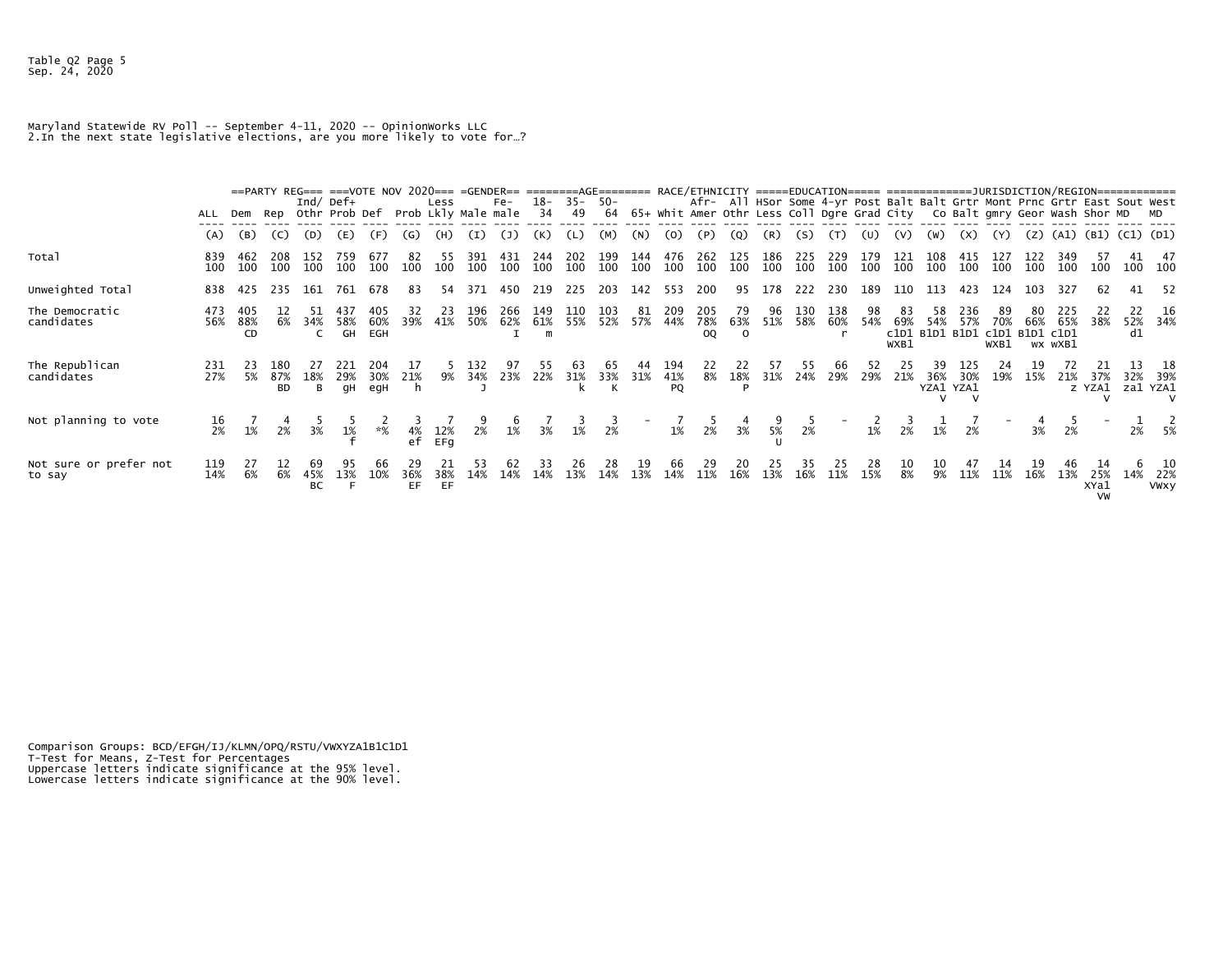Table QA1 Page 6 Sep. 24, 2020

Maryland Statewide RV Poll -- September 4-11, 2020 -- Opinionworks LLC<br>Al.Current law allows many workers to take up to 12 weeks of leave to care for a newborn or newly adopted child, a<br>seriously ill family member, or thei

|                     |            |                         |                  |             | ==PARTY REG=== ===VOTE NOV 2020=== =GENDER== ========AGE======= RACE/ETHNICITY =====EDUCATION===== ==================DURISDICTION/REGION============= |                 |                 |                             |            |            |             |            |                   |            |                 |                  |                                                                                                                                                            |                                           |            |                            |                  |            |                       |            |            |                       |                     |           |    |                |
|---------------------|------------|-------------------------|------------------|-------------|-------------------------------------------------------------------------------------------------------------------------------------------------------|-----------------|-----------------|-----------------------------|------------|------------|-------------|------------|-------------------|------------|-----------------|------------------|------------------------------------------------------------------------------------------------------------------------------------------------------------|-------------------------------------------|------------|----------------------------|------------------|------------|-----------------------|------------|------------|-----------------------|---------------------|-----------|----|----------------|
|                     | ALL        | Dem                     |                  | Ind/ $Def+$ | Rep Othr Prob Def                                                                                                                                     |                 |                 | Less<br>Prob Lkly Male male |            | $Fe-$      | $18-$<br>34 | 49         | $35 - 50 -$<br>64 |            |                 |                  | Afr- All HSor Some 4-yr Post Balt Balt Grtr Mont Prnc Grtr East Sout West<br>65+ Whit Amer Othr Less Coll Dgre Grad City Co Balt gmry Geor Wash Shor MD MD |                                           |            |                            |                  |            |                       |            |            |                       |                     |           |    |                |
|                     | (A)        | (B)                     | (C)              | (D)         | (E)                                                                                                                                                   | (F)             | (G)             | (H)                         | (I)        | (1)        | (K)         | (L)        | (M)               | (N)        | (0)             | (P)              | (Q)                                                                                                                                                        | (R)                                       | (S)        | (T)                        | (U)              | (V)        | (W)                   | (x)        | (Y)        | (Z)                   | (A1) (B1) (C1) (D1) |           |    |                |
| Total Answering     | 813<br>100 | 448<br>100              | 205<br>100       | 146<br>100  | 735<br>100                                                                                                                                            | 655<br>100      | 100             | 53<br>100                   | 385<br>100 | 423<br>100 | 244<br>100  | 200<br>100 | 193<br>100        | 138<br>100 | 464<br>100      | 259<br>100       | 125<br>100                                                                                                                                                 | 183<br>100                                | 222<br>100 | 229<br>100                 | 172<br>100       | 118<br>100 | 107<br>100            | 407<br>100 | 119<br>100 | 120<br>100            | 335<br>100          | 100       | 38 | -43<br>100 100 |
| Unweighted Total    | 810        | 412                     | 231              | 154         | 735                                                                                                                                                   | 654             | 81              | 52                          | 364        | 441        | 219         | 222        | 196               | 136        | 539             | 198              | 95                                                                                                                                                         | 175                                       | 219        | 229                        | 180              | 107        | 112                   | 414        | 116        | 101                   | -313                |           | 38 | -48            |
| Strongly favor      | 418<br>51% | 264<br>59%<br><b>CD</b> | 84<br>41%        | 62<br>42%   | 386<br>53%<br>н                                                                                                                                       | 351<br>54%      | 35<br>44%       | 19<br>36%                   | 187<br>48% | 229<br>54% | 125<br>51%  | 109<br>54% | 100<br>52%        | 69<br>50%  | 217<br>47%      | 158<br>61%<br>00 | 59<br>47%                                                                                                                                                  | 96                                        | 108        | 117<br>53% 48% 51% 55% 54% | 94               | 63         | 50<br>47%             | 205<br>50% | 67<br>56%  | 67<br>56%             | 53%                 | 49%       |    | 20<br>56% 47%  |
| Somewhat favor      | 215<br>26% | 99<br>22%               | 66<br>32%<br>B   | 49<br>33%   | 194<br>26%                                                                                                                                            | 164<br>25%      | 30<br>37%<br>EF | 15<br>29%                   | 108<br>28% | 105<br>25% | 64<br>26%   | 27%        | 26%               | 36<br>26%  | 140<br>30%<br>D | 49<br>19%        | 30<br>24%                                                                                                                                                  | 48<br>26%                                 | 58<br>26%  | 59<br>26%                  | 30%              | 27%        | 25%                   | 114<br>28% | 28<br>24%  | 25<br>21%             | 24%                 | 16<br>30% |    | 14<br>20% 32%  |
| TOTAL FAVOR         | 633<br>78% | 364<br>81%              | 151<br>73%       | 111<br>76%  | 580<br>79%<br>н                                                                                                                                       | 515<br>79%      | 65<br>81%<br>н  | 34<br>65%                   | 295<br>77% | 335<br>79% | 189<br>77%  | 164<br>82% | 151<br>78%        | 105<br>77% | 356<br>77%      | 207<br>80%<br>a  | 89<br>71%                                                                                                                                                  | 144<br>79%                                | 166<br>75% | 176<br>77%                 | 144<br>84%<br>St | 95<br>80%  | $\prime\prime$<br>72% | 319<br>79% | 95<br>80%  | 77%                   | 259<br>77%          | 43<br>79% |    | -34<br>77% 79% |
| Somewhat oppose     | 70<br>9%   | 33<br>7%                | 25<br>12%        | ΤZ<br>9%    | 64<br>9%<br>G                                                                                                                                         | 9%<br>EG        | 3%              | 13%<br>g                    | 10%        | 32<br>7%   | 8%          | Ţр<br>8%   | 18<br>9%          | 10%        | 43<br>9%        | 18<br>7%         | 14<br>12%                                                                                                                                                  | $\frac{12}{6\%}$                          | 21<br>9%   | -23<br>10%                 | ŦР<br>9%         | 10<br>8%   | 6%                    | 9%<br>D1   | 10%<br>D1  | 10%<br>D <sub>1</sub> | 10%<br>D1           | 5%        | 5% | 2%             |
| Strongly oppose     | 29<br>4%   | 10<br>2%                | 6%               | 4%          | 23<br>3%                                                                                                                                              | 22<br>3%        | 2%              | 7%                          | 18<br>5%   | 3%         | 3%          | 3%         | 4%                | 5%         | 19<br>4%        | 3%               | 3%                                                                                                                                                         | 3%                                        | 4%         | 3%                         | 4%               | 3%         | 7%                    | 16<br>4%   | 2%         | 1%                    | 3%                  | 6%        |    | 4% 7%          |
| <b>TOTAL OPPOSE</b> | 99<br>12%  | 43<br>10%               | 18%<br><b>Bd</b> | 18<br>12%   | 87<br>12%<br>G                                                                                                                                        | 83<br>13%<br>EG | 5%              | 10<br>19%<br>G              | 57<br>15%  | 43<br>10%  | 26<br>11%   | 22<br>11%  | 26<br>13%         | -21<br>15% | 62<br>13%       | 27<br>10%        | 18<br>15%                                                                                                                                                  | $\begin{array}{c} 18 \\ 10\% \end{array}$ | 30<br>13%  | 30<br>13%                  | 22<br>13%        | 14<br>12%  | 14<br>13%             | 52<br>13%  | 14<br>12%  | 14<br>11%             | 42<br>12%           | 10%       | 9% | 9%             |
| Not sure            | 81<br>10%  | 9%                      | 8%               | 12%         | 68                                                                                                                                                    |                 | 14%             | 8<br>16%                    | 34<br>9%   | 45<br>11%  | 12%         | 7%         | 9%                | 8%         | 10%             | 25<br>10%        | 18<br>14%                                                                                                                                                  | 12%                                       | 12%<br>U   | 23<br>10%<br>U             | 3%               | 8%         | 16<br>15%<br>$\times$ | -35<br>9%  | 10<br>8%   | 14<br>12%             | 34<br>10%           | 11%       |    |                |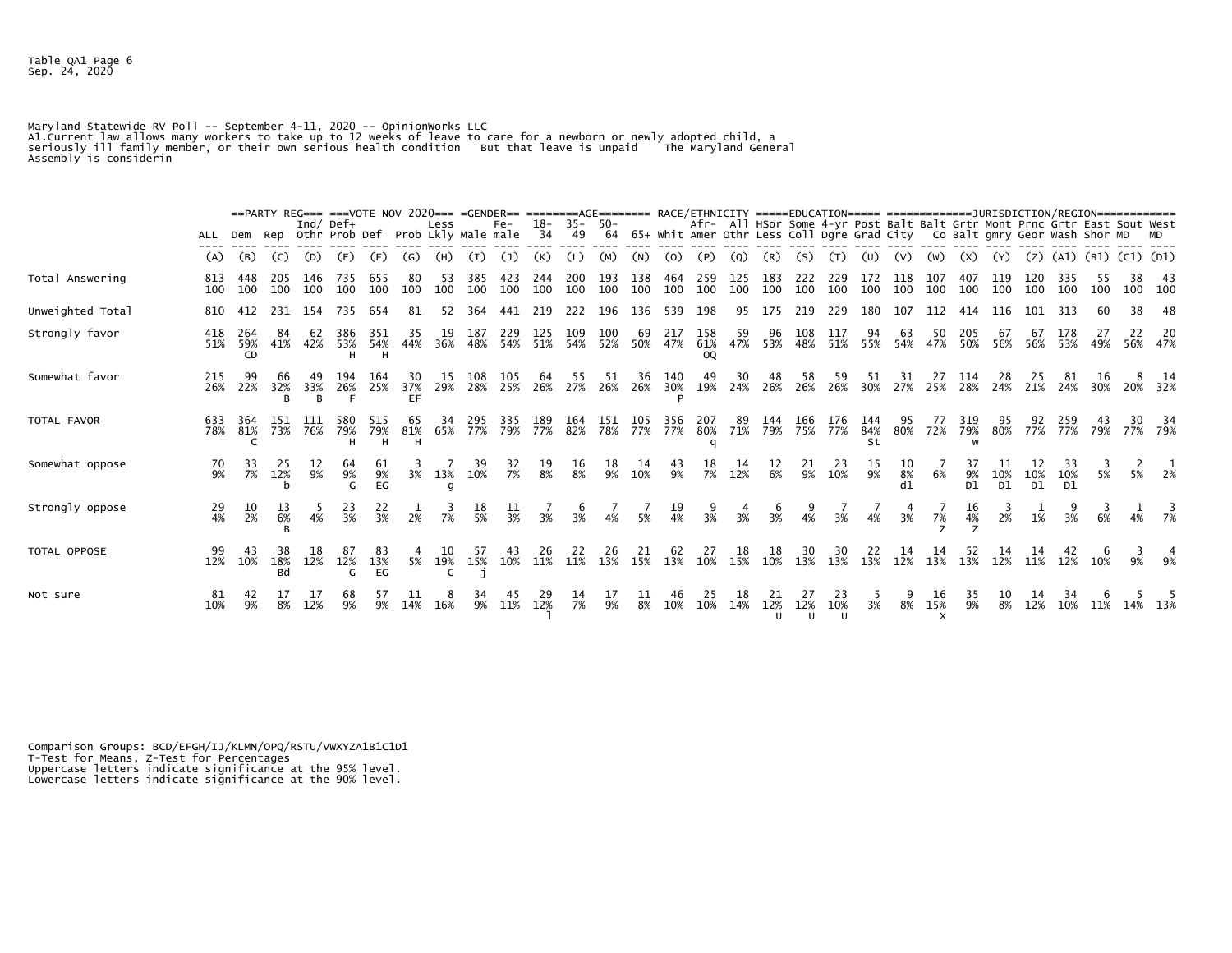Table QA2 Page 7 Sep. 24, 2020

Maryland Statewide RV Poll -- September 4-11, 2020 -- OpinionWorks LLC<br>A2.Under current Maryland tax law, wealthy individuals pay less in taxes as a proportion of their income than middle-<br>class residents with the depress

|                  |            |                  |                  |              |             |            |            |           |            | ==PARTY REG=== ===VOTE NOV 2020=== =GENDER== ========AGE======= RACE/ETHNICITY =====EDUCATION===== ===================DURISDICTION/REGION============= |            |            |            |            |            |            |                   |             |            |            |            |            |            |            |            |     |            |                                                                                                                                                                  |                  |               |
|------------------|------------|------------------|------------------|--------------|-------------|------------|------------|-----------|------------|--------------------------------------------------------------------------------------------------------------------------------------------------------|------------|------------|------------|------------|------------|------------|-------------------|-------------|------------|------------|------------|------------|------------|------------|------------|-----|------------|------------------------------------------------------------------------------------------------------------------------------------------------------------------|------------------|---------------|
|                  | ALL        | Dem Rep          |                  | Ind/ Def $+$ |             |            |            | Less      |            | Fe-<br>Othr Prob Def Prob Lkly Male male 34                                                                                                            | 18-        | 35- 50-    |            |            |            |            |                   |             |            |            |            |            |            |            |            |     |            | Afr- All HSor Some 4-yr Post Balt Balt Grtr Mont Prnc Grtr East Sout West<br>49 64 65+ Whit Amer Othr Less Coll Dgre Grad City Co Balt gmry Geor Wash Shor MD MD |                  |               |
|                  | (A)        | (B)              | (C)              | (D)          | (E)         | (F)        | (G)        | (H)       | (I)        | (1)                                                                                                                                                    | (K)        |            | (M)        | (N)        | (0)        | (P)        | $\left( Q\right)$ | (R)         | (S)        | (T)        | (U)        | (V)        | (W)        | (X)        | (Y)        | (Z) |            | (A1) (B1) (C1) (D1)                                                                                                                                              |                  |               |
| Total Answering  | 813<br>100 | 448<br>100       | 205<br>100       | 146<br>100   | /35<br>100  | 655<br>100 | 80<br>100  | 53<br>100 | 385<br>100 | 423<br>100                                                                                                                                             | 244<br>100 | 200<br>100 | 193<br>100 | 138<br>100 | 464<br>100 | 259<br>100 | 125<br>100        | 183<br>100  | 222<br>100 | 229<br>100 | 172<br>100 | 118<br>100 | 107<br>100 | 407<br>100 | 119<br>100 | 100 | 100        | 100                                                                                                                                                              | 38<br>100        | -43<br>- 100  |
| Unweighted Total | 810        |                  |                  | 412 231 154  | 735         | 654        | -81        | 52        | -364       | 441                                                                                                                                                    | 219        | 222        | 196        | 136        | 539        | 198        | 95                | 175         | 219        | 229        | 180        | 107        | 112        | 414        | 116        | 101 | -313       | 60                                                                                                                                                               | 38               | -48           |
| Yes              | 565<br>69% | 335<br>75%<br>Cd | 126<br>62%       | 66%          | 71%<br>GH   | 73%<br>EGH | 48<br>61%  | 51%       | 253<br>66% | 310<br>73%                                                                                                                                             | 166<br>68% | 135<br>67% | 140<br>72% | 103<br>75% | 325<br>70% | 193<br>74% | -71<br>57%        | -130<br>71% | 148<br>67% | 160<br>70% | 125<br>73% | 77<br>66%  | 68<br>63%  | 284<br>70% | 89<br>75%  | 69% | 236<br>71% | 68%                                                                                                                                                              | vw <sub>D1</sub> | 27<br>80% 61% |
| NO.              | 135<br>17% | 64<br>14%        | 24%<br><b>BD</b> | 15%          | 116.<br>16% | 103<br>16% | 17%        | 25%       | 80<br>21%  | 13%                                                                                                                                                    | 17%        | 19%        | 14%        | 20<br>14%  | 75<br>16%  | 40<br>15%  | 29<br>24%         | 29<br>16%   | 37<br>17%  | 40<br>17%  | 29.<br>17% | 24<br>20%  | 21%        | 17%        | Ιh.<br>14% | 17% | 16%        | 13%                                                                                                                                                              |                  | 14% 18%       |
| Not sure         | 113<br>14% | 11%              | 15%              | 18%          | 13%         | 12%        | 23%<br>EF. | 24%<br>eF | 13%        | 14%                                                                                                                                                    | 36.<br>15% | 14%        | 14%        | 11%        | 64<br>14%  | 26<br>10%  | 20%               | 24<br>13%   | 17%        | 13%        | 11%        | 14%        | 16%<br>c1  | 13%        | 11%        | 14% | 13%        | 19%                                                                                                                                                              | 6%               | -20%          |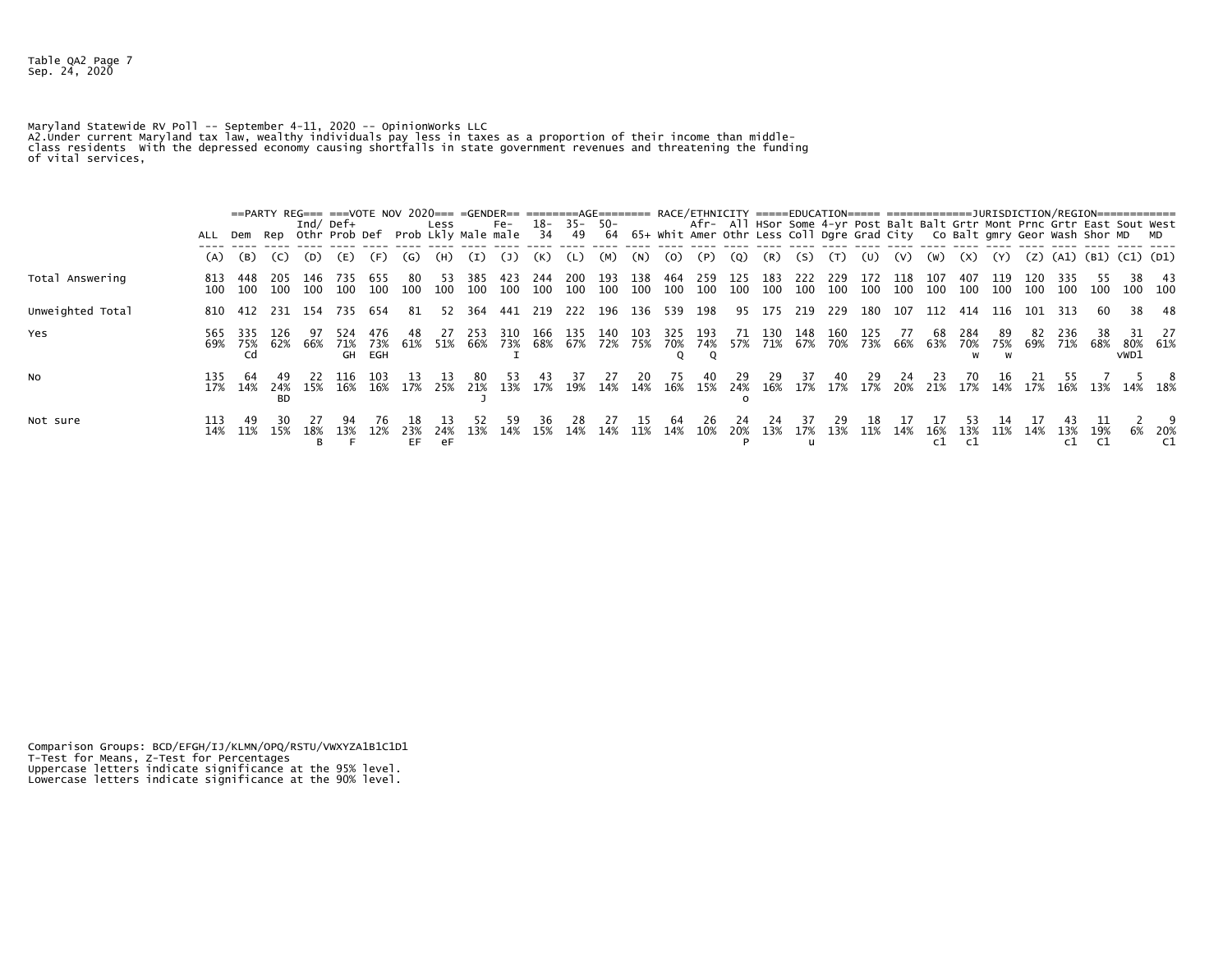Maryland Statewide RV Poll -- September 4-11, 2020 -- OpinionWorks LLC<br>2.(Support + Lean) Thinking ahead to the November election for President, will you vote for…? (If undecided): Whom do<br>you lean towards at this time?

|                                   |            |                  |                         |                        | ==PARTY REG=== ===VOTE NOV 2020=== =GENDER== ========AGE======= RACE/ETHNICITY =====EDUCATION===== ===================DURISDICTION/REGION============== |                 |            |                 |                  |            |                   |            |                   |            |                  |                         |                       |                  |                        |            |                                                                                                                                                                |                   |                               |                                          |                                  |            |                  |                            |                |                                     |
|-----------------------------------|------------|------------------|-------------------------|------------------------|---------------------------------------------------------------------------------------------------------------------------------------------------------|-----------------|------------|-----------------|------------------|------------|-------------------|------------|-------------------|------------|------------------|-------------------------|-----------------------|------------------|------------------------|------------|----------------------------------------------------------------------------------------------------------------------------------------------------------------|-------------------|-------------------------------|------------------------------------------|----------------------------------|------------|------------------|----------------------------|----------------|-------------------------------------|
|                                   | ALL        |                  |                         |                        | Ind/ Def $+$<br>Dem Rep Othr Prob Def Prob Lkly Male male                                                                                               |                 |            | Less            |                  | Fe-        | 18-<br>34         | 49         | $35 - 50 -$<br>64 |            |                  |                         |                       |                  |                        |            | Afr- All HSor Some 4-yr Post Balt Balt Grtr Mont Prnc Grtr East Sout West<br>65+ Whit Amer Othr Less Coll Dgre Grad City        Co Balt gmry Geor Wash Shor MD |                   |                               |                                          |                                  |            |                  |                            |                | <b>MD</b>                           |
|                                   | (A)        | (B)              | (C)                     | (D)                    | (E)                                                                                                                                                     | (F)             | (G)        | (H)             | (I)              | (1)        | (K)               |            | (M)               | (N)        | (O)              | 〔P〕                     | (Q)                   | (R)              | (S)                    |            | (U)                                                                                                                                                            | (V)               | W)                            | EX)                                      |                                  | (Z)        | (A1)             |                            | (B1) (C1) (D1) |                                     |
| Total                             | 817<br>100 | 452<br>100       | 204<br>100              | 144<br>100             | 753<br>100                                                                                                                                              | 675<br>100      | 78<br>100  | 47<br>100       | 383<br>100       | 419<br>100 | 230<br>100        | 199<br>100 | 198<br>100        | 144<br>100 | 470<br>100       | 252<br>100              | 119<br>100            | 174<br>100       | 224<br>100             | 228<br>100 | 176<br>100                                                                                                                                                     | 118<br>100        | 107<br>100                    | 408<br>100                               | 123<br>100                       | 117<br>100 | 336<br>100       | 56<br>100                  |                | -45<br>100 100                      |
| Unweighted Total                  | 817        | 417              |                         | 230 154                | 756                                                                                                                                                     | 676             | -80        | 47              | 364              | 439        | 206               | 222        | 202               | 142        | 546              | 192                     |                       | 90 167           | 220                    | 229        | 186                                                                                                                                                            | 108               |                               | 112 416                                  | 120                              | 99         | 316              | 61                         | 40             | -50                                 |
| Donald Trump                      | 235<br>29% |                  | 167<br>82%<br><b>BD</b> | 23%<br>B               | 224<br>30%<br>н                                                                                                                                         | 201<br>30%<br>H | 29%        | 15%             | 131<br>34%       | 104<br>25% | $\frac{51}{22\%}$ | 31%        | 31%               | 53<br>37%  | 198<br>42%<br>PQ | $\frac{21}{8\%}$        | 22<br>19%<br>P        | 63<br>36%<br>St  | 57<br>25%              | 62<br>27%  | 53<br>30%                                                                                                                                                      | 19%               | 38%<br>YZA1 YZA1<br><b>Vx</b> | 126<br>31%                               | 21<br>17%                        | 17%        | 20%              | 49%<br>A1C1<br><b>VXYZ</b> |                | 19<br>24% 42%<br>A1c1<br><b>VYZ</b> |
| Joe Biden                         | 496<br>61% | 392<br>87%<br>CD |                         | 12% 51%                | 62%<br>GH                                                                                                                                               | 65%<br>EGH      | 29<br>38%  | 44%             | 225<br>59%       | 262<br>63% | 153               | 67% 59%    | 118<br>59%        | 84<br>59%  | 230<br>49%       | 205<br>82%<br><b>OQ</b> | 79<br>66%<br>$\Omega$ | 53%              | 135<br>60%             | 149<br>65% | 63%                                                                                                                                                            | 71%<br>B1D1<br>WX | 52%                           | 242<br>59%<br>W                          | 74%<br>B1D1 B1D1 B1D1 B1D1<br>WX | 73%<br>WX  | 70%<br><b>WX</b> | 24<br>44%                  | 26<br>b1D1     | 18<br>63% 39%                       |
| Someone else                      | 33<br>4%   | 3%               | 2%                      | 10%<br>BC              | 3%                                                                                                                                                      | 2%              | 17%<br>EF. | 14%<br>eF       | 3%               | 5%         | 5%                | 4%         | 3%                | 2%         | 5%               | 3%                      |                       | 3%               | 6%                     |            | 3%                                                                                                                                                             |                   | 5%                            |                                          | 3%                               | 2%         | 3%               | 1%                         | 7%             | 9%                                  |
| Undecided or prefer not<br>to say | 52<br>6%   | 14<br>3%         | 4%                      | 22<br>15%<br><b>BC</b> | 38<br>5%                                                                                                                                                | 26<br>4%        | 16%<br>EF. | 13<br>27%<br>EF | $\frac{16}{4\%}$ | 33<br>8%   | 13<br>6%          | 6%         | 14<br>7%          | 3%         | 21<br>4%         | 18<br>7%                | 13<br>11%             | $\frac{14}{8\%}$ | $\frac{18}{8\%}$<br>tU | 4%         | $\frac{6}{4\%}$                                                                                                                                                | 6%                | $\frac{5}{5\%}$               | $\begin{array}{c} 24 \\ 6\% \end{array}$ | 5%                               | 10<br>9%   | 21<br>6%         | 6%                         |                | 6% 10%                              |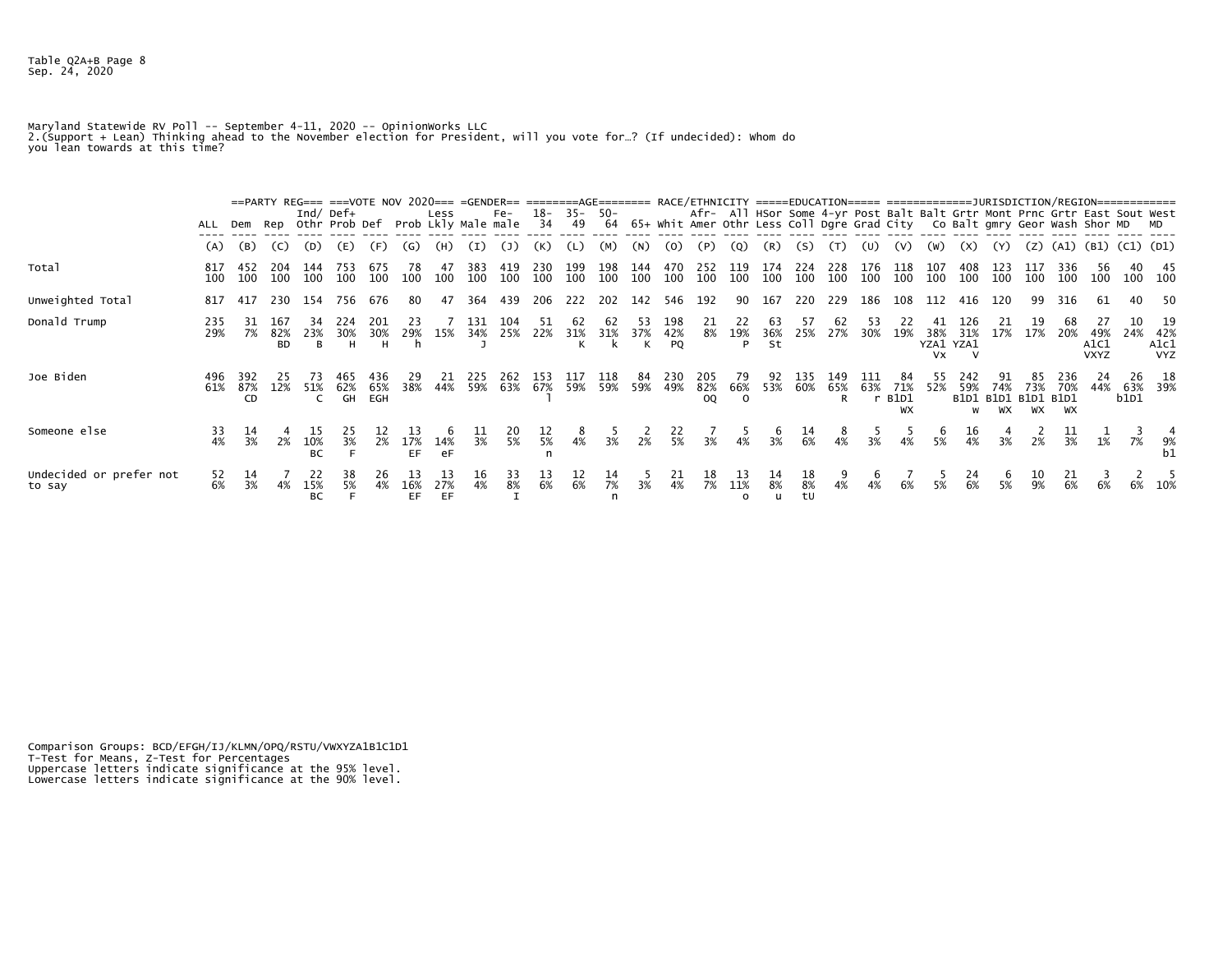Maryland Statewide RV Poll -- September 4-11, 2020 -- OpinionWorks LLC<br>V1.Do you know anyone personally, whether a friend, coworker, neighbor, or family member, who has tested positive for<br>the coronavirus?

|                                                                                |                  |             |            |            | ==PARTY REG=== ===VOTE NOV 2020=== =GENDER== ========AGE======= RACE/ETHNICITY =====EDUCATION===== ==================DURISDICTION/REGION==============<br>Ind/ Def $+$<br>ALL Dem Rep Othr Prob Def Prob Lkly Male male |                  |           | Less      |                  | $Fe-$            | 18-<br>34      | 49          | $35 - 50 -$     |                 |                  |                        |                 |                 |                 |             |                          | Afr- All HSor Some 4-yr Post Balt Balt Grtr Mont Prnc Grtr East Sout West<br>64 65+ Whit Amer Othr Less Coll Dgre Grad City Co Balt gmry Geor Wash Shor MD MD |            |                 |     |     |                |                                   |     |                        |
|--------------------------------------------------------------------------------|------------------|-------------|------------|------------|-------------------------------------------------------------------------------------------------------------------------------------------------------------------------------------------------------------------------|------------------|-----------|-----------|------------------|------------------|----------------|-------------|-----------------|-----------------|------------------|------------------------|-----------------|-----------------|-----------------|-------------|--------------------------|---------------------------------------------------------------------------------------------------------------------------------------------------------------|------------|-----------------|-----|-----|----------------|-----------------------------------|-----|------------------------|
|                                                                                | (A)              | (B)         | (C)        | (D)        | (E)                                                                                                                                                                                                                     | (F)              | (G)       | (H)       | (I)              | (1)              | (K)            | (L)         | (M)             | (N)             | (0)              | (P)                    | (Q)             | (R)             | (S)             | (T)         | (U)                      | (V)                                                                                                                                                           | (W)        | (X)             | (Y) |     |                | $(2)$ $(A1)$ $(B1)$ $(C1)$ $(D1)$ |     |                        |
| Total                                                                          | 839<br>100       | 462<br>100  | 208<br>100 | 152<br>100 | 759<br>100                                                                                                                                                                                                              | 677<br>100       | 82<br>100 | 100       | 391<br>100       | 100              | 244<br>100     | -202<br>100 | 199<br>100      | 144<br>100      | 476<br>100       | 262<br>100             | 125<br>100      | 186<br>100      | 225<br>100      | -229<br>100 | 179<br>100               | 121<br>100                                                                                                                                                    | 108<br>100 | 100             | 100 | 100 | 100            | 100                               |     | 47<br>100 100          |
| Unweighted Total                                                               |                  | 838 425     |            |            | 235 161 761 678                                                                                                                                                                                                         |                  | 83        | 54        |                  | 371 450 219 225  |                |             | 203 142 553     |                 |                  | 200                    |                 |                 |                 |             |                          | 95 178 222 230 189 110                                                                                                                                        | 113 423    |                 | 124 | 103 | 327            | 62                                |     | 41 52                  |
| Yes, I know someone who<br>tested positive                                     | 394<br>47%       | -214<br>46% | 102<br>49% | 48%        | -363<br>48%                                                                                                                                                                                                             | 329<br>49%       | 42%       | 38%       | 46%              | 211<br>49%       | 52%            | 51%<br>N.   | 94<br>47%<br>n  | 37%             | -241<br>51%      | 109<br>42%             | 54<br>43%       | 78<br>42%       | 99<br>44%       | 108<br>47%  | 105<br>59%<br><b>RST</b> | 43%                                                                                                                                                           | 56<br>51%  | 200<br>48%      | 50% | 39% | 47%            | 44%                               | 44% | 27<br>58%<br><b>VZ</b> |
| I know someone who could<br>not get a test but may<br>have had the coronavirus | 21               |             |            |            | $\frac{15}{2\%}$                                                                                                                                                                                                        | $\frac{11}{2\%}$ | $5\%$     | 7%        | $\frac{12}{3\%}$ | $\frac{9}{2\%}$  | 3%             | 4%<br>mN    | 1%              | $1\%$           | $\frac{15}{3\%}$ | 1%                     | 1%              | 3%              | 3%              | 1%          | 3%                       | 3%                                                                                                                                                            | 2%         | 2%              |     |     |                |                                   |     |                        |
| No, I do not know anyone<br>who tested positive                                | 396<br>47%       | -223<br>48% | 95<br>46%  | 68<br>45%  | 361<br>48%                                                                                                                                                                                                              | 322<br>48%       | 39<br>48% | 23<br>42% | 192<br>49%       | 194<br>45%       | 101<br>41% 41% | 84          | 99<br>50%<br>k1 | 84<br>59%<br>KL | 209<br>44%       | 137<br>52%<br>$\Omega$ | 63<br>50%       |                 | 50% 50%<br>U    | 49%         | 66<br>37%                | 58<br>48%                                                                                                                                                     | 50<br>46%  | 195<br>47%      | 42% | d1  | 165<br>53% 47% | 46%                               |     | 18<br>52% 38%          |
| Not sure                                                                       | $\frac{29}{3\%}$ | 4%          | 2%         | 3%         | $\frac{19}{3\%}$                                                                                                                                                                                                        | $\frac{15}{2%}$  | 5%        | 13%<br>EF | $2\%$            | $\frac{18}{4\%}$ | 3%             | 4%          | $\frac{4}{2\%}$ | 4%              | $\frac{10}{2%}$  | $\frac{12}{4\%}$       | $\frac{6}{5\%}$ | $\frac{9}{5\%}$ | $\frac{6}{3\%}$ | 3%          | 1%                       | 6%                                                                                                                                                            |            | $\frac{10}{2%}$ | 4%  | 6%  | 4%             |                                   |     |                        |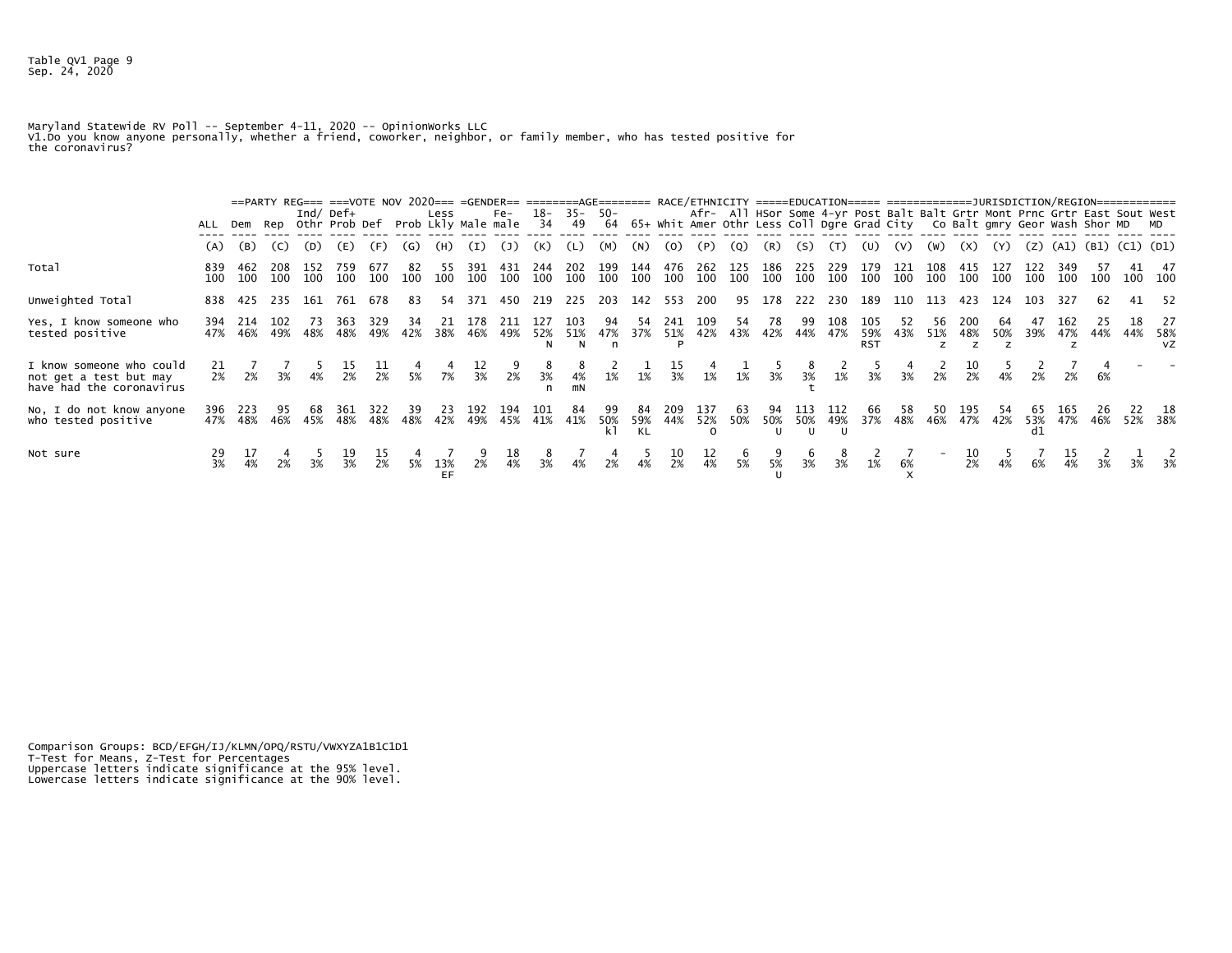Maryland Statewide RV Poll -- September 4-11, 2020 -- OpinionWorks LLC V2.Has your own or your household's economic livelihood been significantly affected by the pandemic, either through job loss or reduced income?

|                                                                                          | ALL        |                 |            |            | Ind/ Def $+$ |             |           | Less       |             | Fe-<br>Dem Rep Othr Prob Def Prob Lkly Male male 34 49 64 65+ whit Amer Othr Less Coll Dgre Grad City Co Balt gmry Geor Wash Shor MD MD |                   | 18- 35- 50- |            |            |            |            |            |            |            |            |            | Afr- All HSor Some 4-yr Post Balt Balt Grtr Mont Prnc Grtr East Sout West |            |                 |            |                  |                           |         |     |                  |
|------------------------------------------------------------------------------------------|------------|-----------------|------------|------------|--------------|-------------|-----------|------------|-------------|-----------------------------------------------------------------------------------------------------------------------------------------|-------------------|-------------|------------|------------|------------|------------|------------|------------|------------|------------|------------|---------------------------------------------------------------------------|------------|-----------------|------------|------------------|---------------------------|---------|-----|------------------|
|                                                                                          | (A)        | (B)             | (C)        | (D)        | (E)          | (F)         | (G)       | (H)        | (I)         | (1)                                                                                                                                     | (K)               |             | (M)        | (N)        | (0)        | (P)        | (Q)        | (R)        | (S)        | (T)        | (U)        | (V)                                                                       | (W)        | (X)             | (Y)        |                  | $(Z)$ (A1) (B1) (C1) (D1) |         |     |                  |
| Total                                                                                    | 839<br>100 | 462<br>100      | 208<br>100 | 152<br>100 | 759<br>100   | 677<br>100  | 82<br>100 | -55<br>100 | -391<br>100 | 431<br>100                                                                                                                              | 244<br>100        | 202<br>100  | 199<br>100 | 144<br>100 | 476<br>100 | 262<br>100 | 125<br>100 | 186<br>100 | 225<br>100 | 229<br>100 | 179<br>100 | 121<br>100                                                                | 108<br>100 | -415<br>100     | 127<br>100 | 100              | 349<br>100                | 100     |     | 41 47<br>100 100 |
| Unweighted Total                                                                         | 838        | -425            | 235        | 161        | 761          | 678         | 83        | 54         | 371         | 450 219                                                                                                                                 |                   | 225         | 203        | 142        | 553        | 200        | 95         | 178        |            | 222 230    | 189        | 110                                                                       | 113        | 423             | 124        | 103              | 327                       | 62      |     | 41 52            |
| Laid off or lost my job<br>or my/our primary source<br>of income                         | 137<br>16% | 86<br>19%       | 11%        | -22<br>14% | -121<br>16%  | -104<br>15% | 21%       | 10<br>19%  | 14%         | 18%                                                                                                                                     | 24%<br><b>LMN</b> | 15%<br>N    | 13%<br>N   | 6%         | 16%        | 43<br>16%  | 28<br>-22% | 22%<br>tu  | 19%        | 36<br>16%  | 8%         | 18%<br>b1                                                                 | 15%        | 67<br>16%<br>b1 | 16%        | 21%<br><b>B1</b> | 18%<br>- B1               | 8%      |     | 13% 18%          |
| I have not lost a job or<br>primary source of<br>income, but my/our<br>income is reduced | 212        | -113<br>25% 24% | 26%        | 28%        | 25% 24%      | 161         | 37%<br>EF | 32%        | 106<br>27%  | 101<br>23%                                                                                                                              | 26%<br>N          | 32%<br>mN   | 24%<br>N   | 15%        | 24%        | 76<br>29%  | 26%        | 24%        | 58.<br>26% | 24%        | 28%        | 36%<br>A1d1<br>ΧZ                                                         | 29<br>27%  | 105<br>25%      | 27%        | 20%              |                           | 24% 27% | 13. | -11<br>30% 23%   |
| I have not been affected<br>that way                                                     | 491<br>59% | 263<br>57%      | 131<br>63% | 57%        | 59%<br>G     | 61%<br>EG   | 42%       | 49%        | 229<br>58%  | 251<br>58%                                                                                                                              | 121<br>50%        | 107<br>53%  | 63%<br>KL  | 79%<br>KLM | 288<br>60% | 143<br>54% | 65<br>52%  | 54%        | 55%        | 138<br>60% | 64%<br>rs  | 46%                                                                       | 63<br>58%  | 243<br>59%      | 57%        | 59%              | 58%                       | 65%     | 56% | 27<br>- 58%      |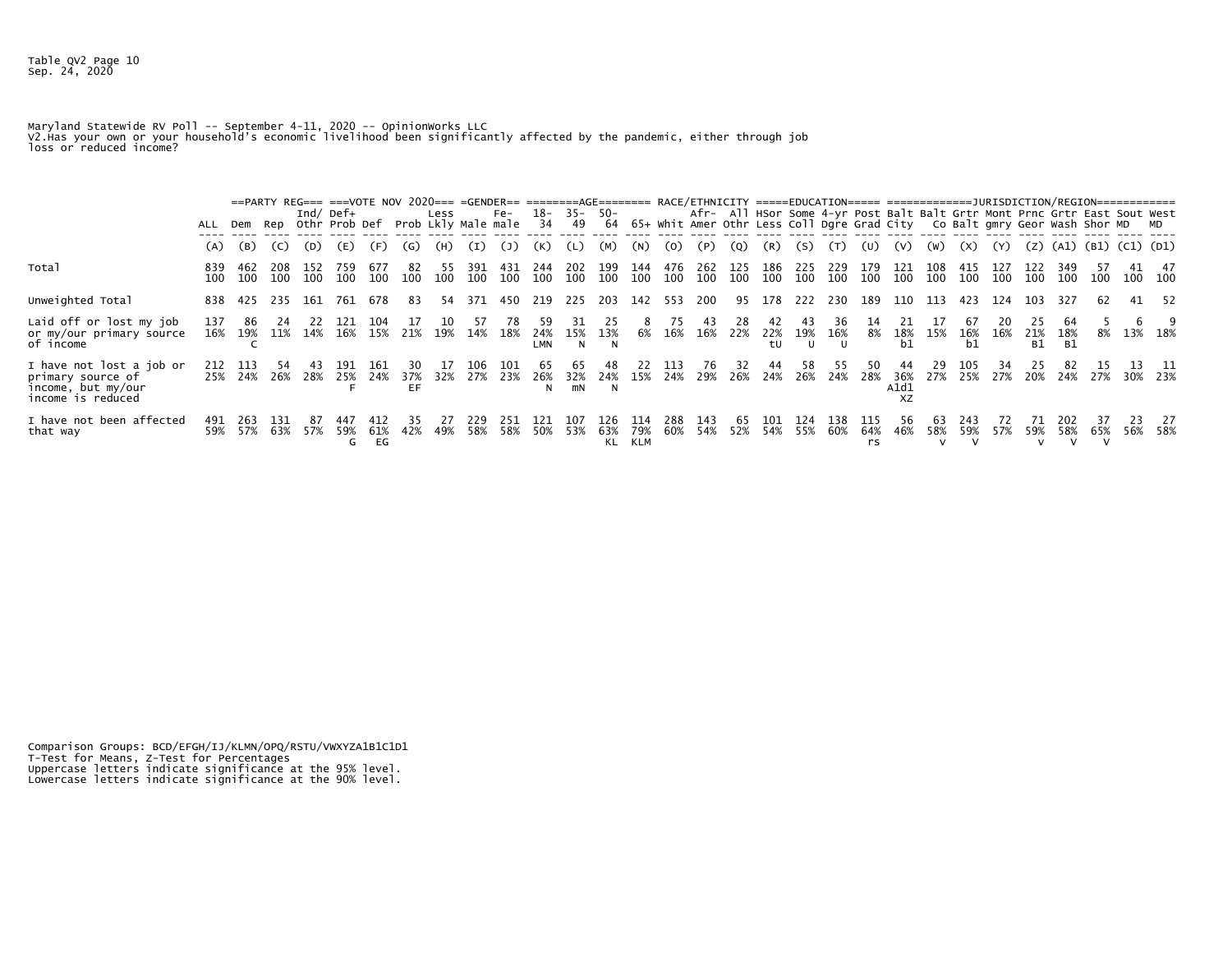Maryland Statewide RV Poll -- September 4-11, 2020 -- OpinionWorks LLC V3.Do you approve or disapprove of President Trump's handling of the coronavirus crisis?

|                   | ALL        |                  |                         |                       | Ind/ Def $+$    |                   |            | Less       |            | Fe-<br>Dem Rep Othr Prob Def Prob Lkly Male male | 18-<br>34  | 49         | $35 - 50 -$ |            |                  |                          |                        |             |            |                     |            |                           |                                     |            | Afr- All HSor Some 4-yr Post Balt Balt Grtr Mont Prnc Grtr East Sout West<br>64 65+ Whit Amer Othr Less Coll Dgre Grad City Co Balt gmry Geor Wash Shor MD MD |     |                  |                     |     |                                                  |
|-------------------|------------|------------------|-------------------------|-----------------------|-----------------|-------------------|------------|------------|------------|--------------------------------------------------|------------|------------|-------------|------------|------------------|--------------------------|------------------------|-------------|------------|---------------------|------------|---------------------------|-------------------------------------|------------|---------------------------------------------------------------------------------------------------------------------------------------------------------------|-----|------------------|---------------------|-----|--------------------------------------------------|
|                   | (A)        | (B)              | (C)                     | (D)                   | (E)             | (F)               | (G)        | (H)        | (I)        | (J)                                              | (K)        |            | (M)         | (N)        | (0)              | (P)                      | (Q)                    | (R)         | (S)        | (T)                 | (U)        | (V)                       | (W)                                 | (X)        | (Y)                                                                                                                                                           | (Z) |                  | (A1) (B1) (C1) (D1) |     |                                                  |
| Total             | 839<br>100 | 462<br>100       | 208<br>100              | -152<br>100           | 759<br>100      | 677<br>100        | 82<br>100  | 55<br>100  | 391<br>100 | 43.<br>100                                       | 244<br>100 | 202<br>100 | 199<br>100  | 144<br>100 | 476<br>100       | 262<br>100               | 125<br>100             | 186<br>100  | 225<br>100 | 229<br>100          | 179<br>100 | 121<br>100                | 108<br>100                          | 415<br>100 | 127<br>100                                                                                                                                                    | 100 | 349<br>100       | 100                 | 100 | 47<br>- 100                                      |
| Unweighted Total  | 838        | 425              | 235                     | - 161                 | 761             | 678               | 83         | 54         | 371        | 450                                              | 219        | 225        | 203         | 142        | 553              | 200                      | 95                     | 178         | 222        | 230                 | 189        | 110                       | 113                                 | 423        | 124                                                                                                                                                           | 103 | 327              | 62                  | 41  | - 52                                             |
| Approve           | 204<br>24% | 28<br>6%         | 145<br>70%<br><b>BD</b> | 29<br>19%<br><b>B</b> | 193<br>25%<br>н | 174<br>26%<br>н   | 18<br>23%  | 14%        | 116<br>30% | 88<br>20%                                        | 47<br>19%  | -60<br>29% | 53<br>27%   | 28%        | 172<br>36%<br>PQ | 20<br>8%                 | 22<br>18%              | 55<br>29%   | 55<br>24%  | 53<br>23%           | 42<br>23%  | 14%                       | 40<br>37%<br>YZA1 YZA1<br><b>VX</b> | 110<br>27% | 17<br>13%                                                                                                                                                     | 16% | 16%              | 36%<br>YZA1         |     | -18<br>26% 39%<br>y YZA1<br><b>V<sub>X</sub></b> |
| Disapprove        | 525<br>63% | 397<br>86%<br>CD | -31<br>15%              | 56%                   | 64%<br>qΗ       | 437<br>65%<br>egH | 45<br>55%  | 25<br>45%  | 233<br>59% | 280<br>65%                                       | 163<br>67% | 122<br>60% | 121<br>61%  | 87<br>61%  | 241<br>51%       | -217<br>83%<br><b>OQ</b> | -81<br>65%<br>$\Omega$ | -101<br>54% | 142        | 154<br>63% 67%<br>R | 118<br>66% | 92<br>76%<br>R B1D1<br>WX | 55.<br>50%                          | 251<br>61% | 77%<br>Wb1 B1D1 B1D1 B1D1<br>WXA1                                                                                                                             | 69% | 242<br>69%<br>WX | 28<br>48%           | 27  | - 23<br>65% 49%                                  |
| Mixed or not sure | 110<br>13% | 8%               | 15%<br>в                | 24%<br>ВC             |                 |                   | 23%<br>EF. | 41%<br>EFG | 11%        | 15%                                              | 14%        | 10%        | 13%         | 11%        | 63<br>13%        | 9%                       | 18%<br>p               | 16%         | 13%        | 10%                 | 11%        | 10%                       | 12%                                 | 13%        | 10%                                                                                                                                                           | 16% | 14%              | 15%                 |     | 8% 12%                                           |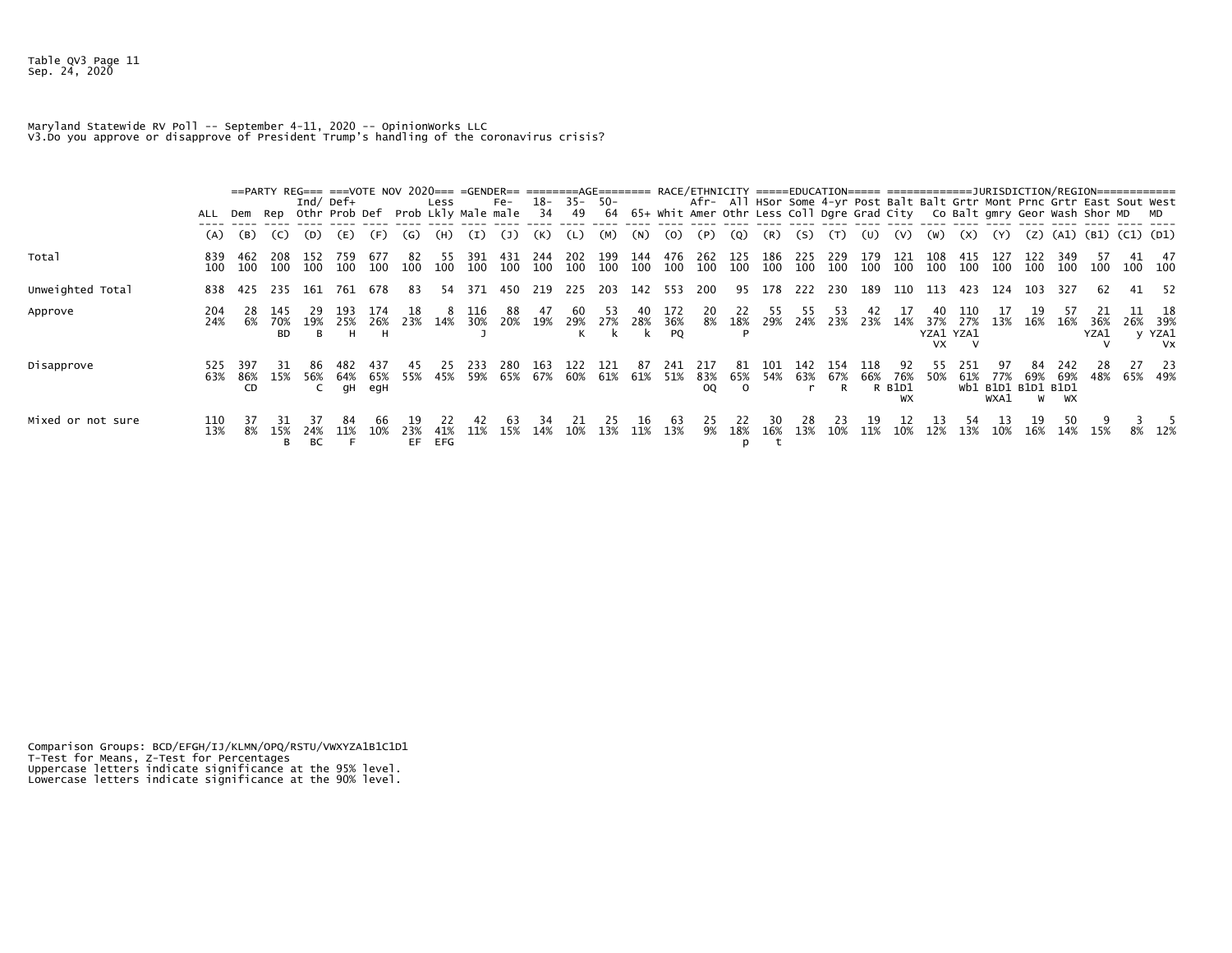Table QS4 Page 12 Sep. 24, 2020

Maryland Statewide RV Poll -- September 4-11, 2020 -- OpinionWorks LLC S4.With which party are you registered?

|                          |                 |                 |             |                |                  |                   |                                       |           |               | ==PARTY REG=== ===VOTE NOV 2020=== =GENDER== ========AGE======= RACE/ETHNICITY =====EDUCATION===== =================URISDICTION/REGION============= |                  |                   |            |                 |                  |                         |                       |            |            |                |            |                                         |                            |                   |           |                                                                                                                                                         |            |                |           |                                     |
|--------------------------|-----------------|-----------------|-------------|----------------|------------------|-------------------|---------------------------------------|-----------|---------------|-----------------------------------------------------------------------------------------------------------------------------------------------------|------------------|-------------------|------------|-----------------|------------------|-------------------------|-----------------------|------------|------------|----------------|------------|-----------------------------------------|----------------------------|-------------------|-----------|---------------------------------------------------------------------------------------------------------------------------------------------------------|------------|----------------|-----------|-------------------------------------|
|                          | ALL             | Dem             |             | Ind/ Def $+$   |                  |                   | Rep Othr Prob Def Prob Lkly Male male | Less      |               | $Fe-$                                                                                                                                               | 18-<br>34        | $35 - 50 -$<br>49 | 64         |                 |                  |                         |                       |            |            |                |            |                                         |                            |                   |           | Afr- All HSor Some 4-yr Post Balt Balt Grtr Mont Prnc Grtr East Sout West<br>65+ Whit Amer Othr Less Coll Dgre Grad City Co Balt gmry Geor Wash Shor MD |            |                |           |                                     |
|                          | (A)             | (B)             | (C)         | (D)            | (E)              | (F)               | (G)                                   | (H)       | (I)           |                                                                                                                                                     | (K)              |                   | (M)        | (N)             | (O)              | (P                      | (Q)                   | (R)        | (S)        |                |            |                                         | (W)                        | (X)               |           | (Z)                                                                                                                                                     | (A1)       | (B1) (C1) (D1) |           |                                     |
| Total                    | 839<br>100      | 462<br>100      | 100         | 152<br>100     | 759<br>100       | -677<br>100       | 100                                   | 55<br>100 | 391<br>100    | 431<br>100                                                                                                                                          | 244<br>100       | 202<br>100        | 100        | 144<br>100      | 476<br>100       | 262<br>100              | 125<br>100            | 186<br>100 | 225<br>100 | 229<br>100     | 179<br>100 | 121<br>100                              | 100                        | 100               | 100       | 100                                                                                                                                                     | 349<br>100 | 100            |           | 47<br>100 100                       |
| Unweighted Total         | 838             | 425             | 235         | 161            | 761              | 678               | 83                                    | 54        | 371           | 450                                                                                                                                                 | 219              | 225               | 203        | 142             | 553              | 200                     | 95                    | 178        | 222        | 230            | 189        | 110                                     | 113                        | 423               | 124       | 103                                                                                                                                                     | 327        | 62             | 41        | -52                                 |
| Democratic               | 462             | 462<br>55% 100% |             |                | 422<br>56%<br>Gh | 393<br>58%<br>EGH | 29<br>35%                             | 24<br>43% | 185<br>47%    | 263<br>61%                                                                                                                                          | 146<br>60%<br>Lm | 97<br>48%         | 101<br>51% | 87<br>60%<br>Lm | 204<br>43%       | 203<br>77%<br><b>OQ</b> | 67<br>54%<br>$\Omega$ | 103<br>55% | 121        | 133<br>54% 58% | 92<br>51%  | 89<br>74%<br>C1D1<br>A1B1<br><b>WXY</b> | 47<br>44%                  | 223<br>54%<br>WD1 | 78<br>61% | 83<br>68%<br>WD1 B1D1 WXD1<br>WXa1                                                                                                                      | 213<br>61% | 29<br>51%      |           | 53% 37%                             |
| Republican               | 208<br>25%      |                 | 208<br>100% |                | 196<br>26%<br>g  | 181<br>27%<br>egh | 18%                                   | 17%       | 114<br>29%    | 22%                                                                                                                                                 | 18%              | 31%               | 30%        | 38<br>27%<br>k  | 180<br>38%<br>PQ | 15.<br>6%               | 19<br>15%<br>D        | 48<br>26%  | 21%        | 64<br>28%      | 49<br>27%  | 16<br>13%                               | 29%<br>yZa1 VZA1           | 107<br>26%        | 24<br>19% | 13%                                                                                                                                                     | 20%        | 37%<br>Z YZA1  | 10<br>23% | 18<br>39%<br>YZA1<br>V <sub>X</sub> |
| Independent/Unaffiliated | 149<br>18%      |                 |             | 149<br>98%     | 126<br>17%       | 13%               | 35<br>43%<br>EF.                      | 33%<br>EF | 83<br>21%     | 14%                                                                                                                                                 | 20%<br>N         | 21%<br>N          | 17%<br>N   | 9%              | 83<br>17%        | 38<br>15%               | 34<br>27%<br>OP       | 29<br>15%  | 21%        | 13%            | 21%        | 10%                                     | 25%<br>a1B1<br><b>Vxyz</b> | 78<br>19%<br>VB1  | 16%       | 15%                                                                                                                                                     | 58<br>17%  | 10%            |           | 22% 19%                             |
| Another party            | 3<br>$*$ %      |                 |             | $2\frac{3}{8}$ | $\frac{3}{18}$   | $*$ %             |                                       |           | $\frac{2}{3}$ | $*%$                                                                                                                                                |                  | $*%$              | 1%         |                 | $*%$             |                         |                       |            | 1%         | $*%$           | ∗%         | $\qquad \qquad \blacksquare$            | 1%                         | $*%$              |           |                                                                                                                                                         |            | 1%             | 2%        |                                     |
| Not sure                 | $\frac{18}{2%}$ |                 |             |                | 12<br>2%         | 1%                |                                       |           | 2%            | $\frac{11}{3\%}$                                                                                                                                    | $\frac{6}{2\%}$  |                   | 1%         |                 | 1%               | 2%                      | 4%                    | 3%<br>tU   | 3%<br>tU   | 1%             | $*$ %      | 2%                                      | 1%                         | 1%                |           |                                                                                                                                                         |            | 1%             |           | 5%                                  |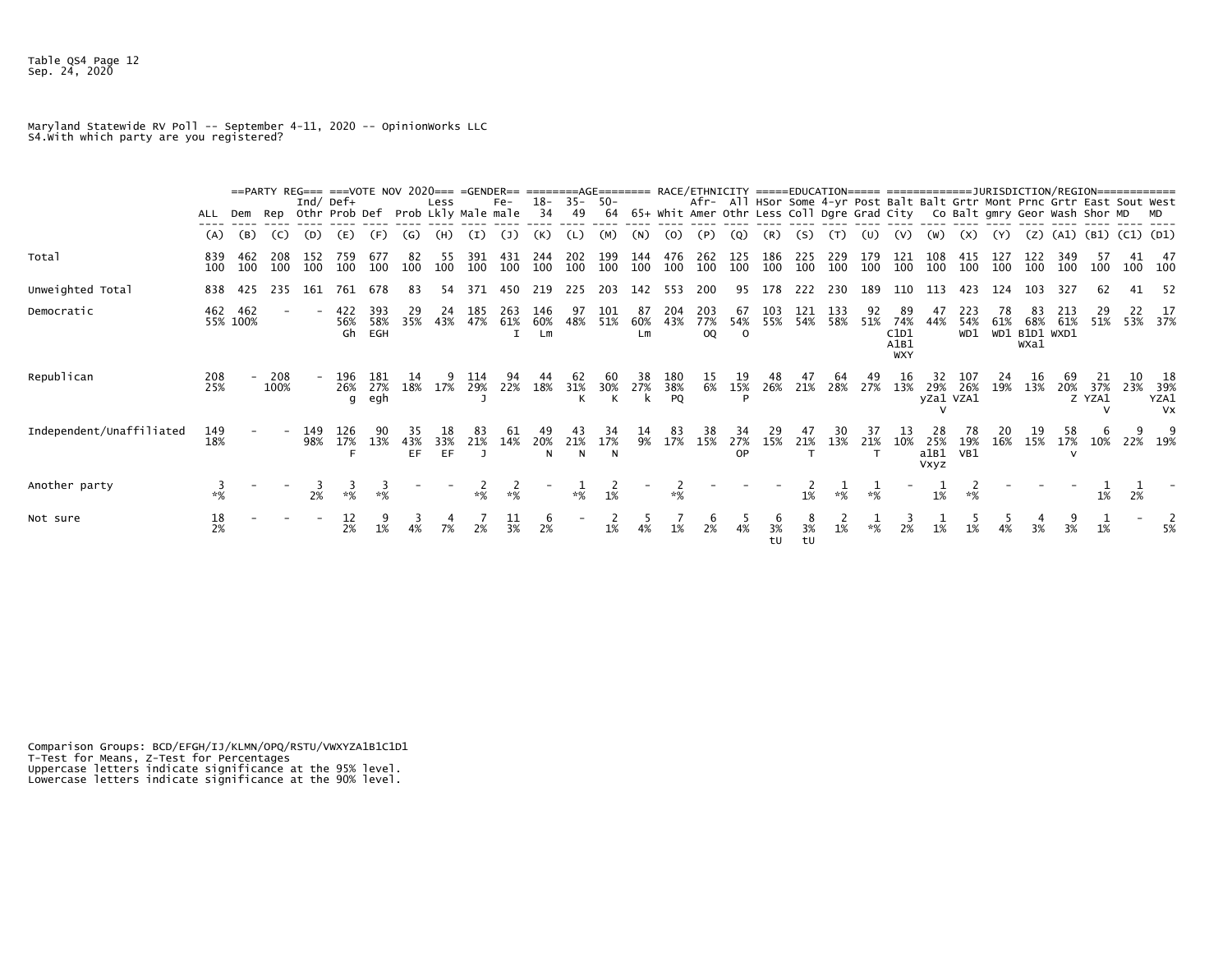Maryland Statewide RV Poll -- September 4-11, 2020 -- OpinionWorks LLC S5.When it comes to the election for President on November 3, do you think you…?

|                         | ALL              | Dem        |          |                  | ==PARTY REG=== ===VOTE NOV 2020=== =GENDER== ========AGE======= RACE/ETHNICITY =====EDUCATION===== =================URISDICTION/REGION==============<br>Ind/ Def $+$<br>Rep Othr Prob Def |            |            | Less<br>Prob Lkly Male male 34 |                  | Fe-              | 18-              | 35- 50-<br>49       |           |                   |                  |                  |            |                         |          | Afr- All HSor Some 4-yr Post Balt Balt Grtr Mont Prnc Grtr East Sout West<br>64 65+ whit Amer Othr Less Coll Dgre Grad City Co Balt gmry Geor Wash Shor MD MD |                  |     |           |                  |             |            |            |                           |    |               |
|-------------------------|------------------|------------|----------|------------------|-------------------------------------------------------------------------------------------------------------------------------------------------------------------------------------------|------------|------------|--------------------------------|------------------|------------------|------------------|---------------------|-----------|-------------------|------------------|------------------|------------|-------------------------|----------|---------------------------------------------------------------------------------------------------------------------------------------------------------------|------------------|-----|-----------|------------------|-------------|------------|------------|---------------------------|----|---------------|
|                         | (A)              | (B)        | (C)      | (D)              | (E)                                                                                                                                                                                       | (F)        | (G)        | (H)                            | (I)              | (1)              | (K)              | (L)                 | (M)       | (N)               | (0)              | (P)              | (Q)        | (R)                     | (S)      | (T)                                                                                                                                                           | (U)              | (V) | (W)       | (X)              | (Y)         |            |            | $(Z)$ (A1) (B1) (C1) (D1) |    |               |
| Total                   | 839<br>100       | 462        | 208      | 152              | 759<br>100 100 100 100                                                                                                                                                                    | 677<br>100 | 82<br>100  | 55<br>100                      | 391<br>100       | 431<br>100       | 244              | 202<br>100 100 100  | 199       | 144<br>100        | 476<br>100       | 262<br>100       | 125<br>100 | 186<br>100              | 225      | 229<br>100 100 100 100 100                                                                                                                                    | 179              | 121 | 108       | 415<br>100       | 127<br>100  | 122<br>100 | 349        | 100 100                   |    | 100 100       |
| Unweighted Total        | 838              | 425        | 235      | 161              | 761                                                                                                                                                                                       | 678        | 83         | 54                             | 371              | 450              | 219              | 225                 | 203       | 142               | 553              | 200              |            | 95 178                  | 222      | 230                                                                                                                                                           | 189              | 110 | 113       | 423              | 124         | 103        | 327        |                           |    | 52            |
| Definitely will vote    | 677<br>81%       | 393<br>85% | 181<br>D | 93               | 677<br>87% 62% 89% 100%                                                                                                                                                                   | 677        |            |                                | 325<br>83%       | 340<br>79%       | 174<br>71%       | 163<br>80%          | 87%<br>K1 | 139<br>97%<br>KLM | 399<br>84%<br>pQ | 203<br>78%       | 91<br>73%  | 127<br>68%              | 178<br>R | 201<br>79% 88% 89% 82%<br><b>RS</b>                                                                                                                           | 159<br><b>RS</b> | 99  | 85<br>78% | 341<br>82% 86%   | 109<br>A1d1 | 92<br>76%  | 277<br>79% | 88%<br>zd1                |    | 34<br>77% 73% |
| Probably will vote      | 82<br>10%        | -29<br>6%  | 7%       | 23%<br><b>BC</b> | 11%                                                                                                                                                                                       |            | 82<br>100% |                                | 35<br>9%         | 10%              | 14%<br><b>MN</b> | 11%<br>$\mathsf{N}$ | 7%<br>n   | 2%                | 9%               | 26<br>10%        | 14<br>11%  | 23<br>13%               | 11%      | 8%                                                                                                                                                            | 14<br>8%         | 8%  | 13%       | 10%              | 7%          | 9%         | 9%         | 7%                        |    | 6% 11%        |
| Might or might not vote | 55<br>7%         | 5%         | 4%       | 12%<br>BC        |                                                                                                                                                                                           |            |            | 100%                           | 5%               | 8%               | 10%<br>$L$ mN    | 5%                  | 5%        | 1%                | 6%               | 6%               | 12%<br>op  | 11%<br>TU               | 8%<br>TU | 3%                                                                                                                                                            | 3%               | 5%  | 7%        | $\frac{24}{6\%}$ | 4%          | 9%         | 7%         |                           |    | 9% 12%        |
| will not vote           | $\frac{26}{3\%}$ | 3%         |          |                  |                                                                                                                                                                                           |            |            |                                | $\frac{11}{3\%}$ | $\frac{13}{3\%}$ | 12<br>5%         | 4%                  | 1%        |                   | 1%               | $\frac{16}{6\%}$ | 4%         | $\frac{15}{8\%}$<br>STU | 2%       | 2%                                                                                                                                                            | $* \frac{1}{2}$  | 5%  | 2%        | $\frac{10}{2%}$  | 2%          | 6%         | 4%         | 1%                        | 8% |               |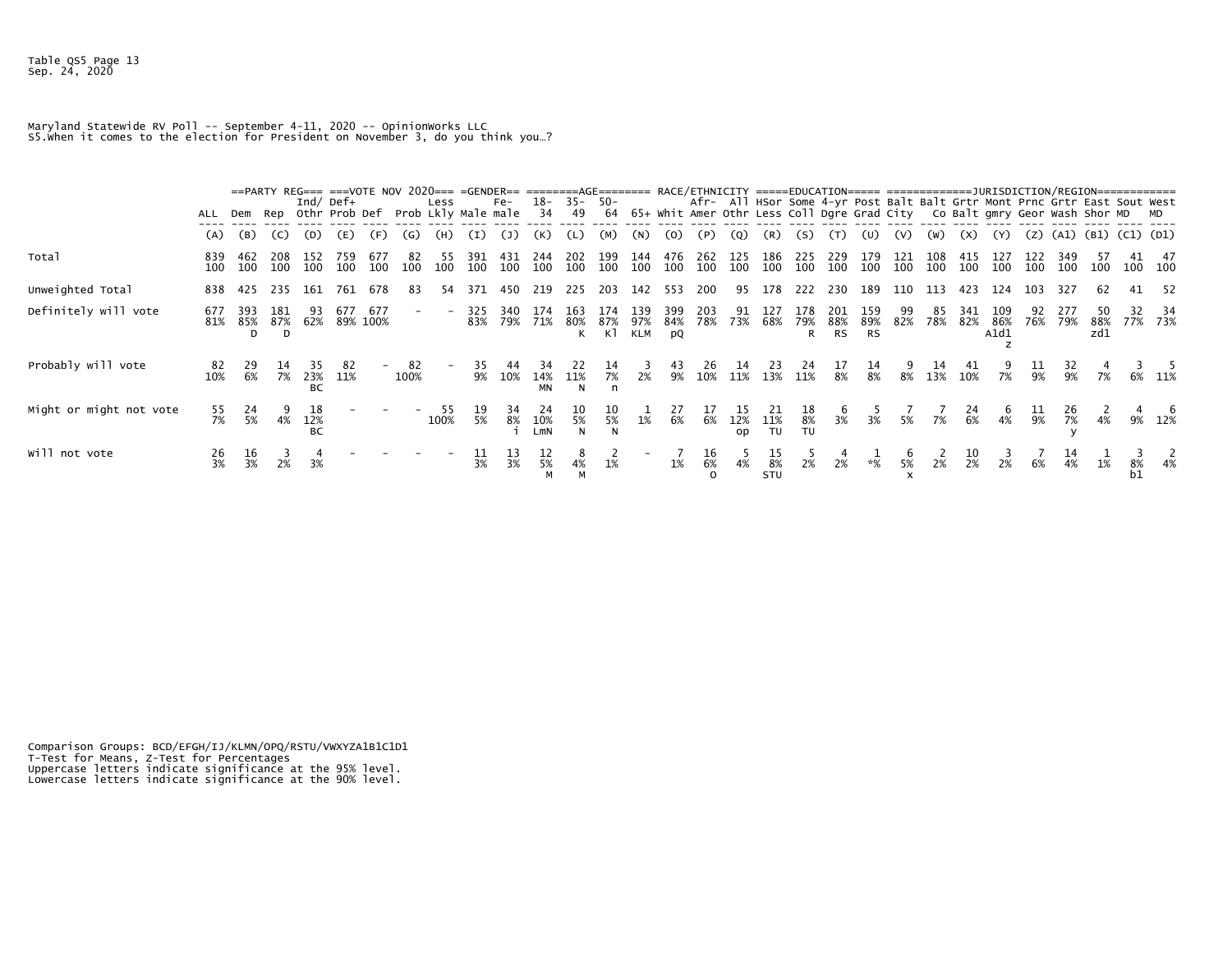Table QC1 Page 14 Sep. 24, 2020

Maryland Statewide RV Poll -- September 4-11, 2020 -- OpinionWorks LLC C1.What is your age?

|                   |            |            |          |              |                       |            | ==PARTY REG=== ===VOTE NOV 2020=== =GENDER== ========AGE======= RACE/ETHNICITY =====EDUCATION===== =============JURISDICTION/REGION============ |                 |            |                     |            |             |                        |             |                       |                        |                       |                           |                |                           |                         |                 |                  |                  |                          |                                                                                                                                                         |                         |                                          |           |                       |
|-------------------|------------|------------|----------|--------------|-----------------------|------------|-------------------------------------------------------------------------------------------------------------------------------------------------|-----------------|------------|---------------------|------------|-------------|------------------------|-------------|-----------------------|------------------------|-----------------------|---------------------------|----------------|---------------------------|-------------------------|-----------------|------------------|------------------|--------------------------|---------------------------------------------------------------------------------------------------------------------------------------------------------|-------------------------|------------------------------------------|-----------|-----------------------|
|                   | ALL        |            |          | Ind/ Def $+$ | Dem Rep Othr Prob Def |            | Prob Lkly Male male                                                                                                                             | Less            |            | Fe-                 | 34         | 49          | $18 - 35 - 50 -$<br>64 |             |                       |                        |                       |                           |                |                           |                         |                 |                  |                  |                          | Afr- All HSor Some 4-yr Post Balt Balt Grtr Mont Prnc Grtr East Sout West<br>65+ Whit Amer Othr Less Coll Dgre Grad City Co Balt gmry Geor Wash Shor MD |                         |                                          |           |                       |
|                   | (A)        | (B)        | (C)      | (D)          | (E)                   | (F)        | (G)                                                                                                                                             | (H)             | (I)        | (J)                 | (K)        |             | (M)                    | (N)         | (0)                   | (P)                    | (Q)                   | (R)                       | (S)            |                           | (U)                     | (V)             | (W)              | (x)              | (Y)                      | (Z)                                                                                                                                                     | (A1)                    | (B1) (C1) (D1)                           |           |                       |
| Total             | 827<br>100 | 452<br>100 | 100      | 148<br>100   | 748<br>100            | 667<br>100 | 81<br>100                                                                                                                                       | 53<br>100       | 391<br>100 | 431<br>100          | 244<br>100 | 202<br>100  | 199<br>100             | 144<br>100  | 476<br>100            | 262<br>100             | 125<br>100            | 186<br>100                | 225<br>100     | 229                       | 179<br>100 100          | 118<br>100      | 107<br>100       | 411<br>100       | 123<br>100               | 100                                                                                                                                                     | 342<br>100              | 56<br>100                                | 40        | -46<br>100 100        |
| Unweighted Total  | 825        | 416        | 235      | 157          | 750                   | 668        | 82                                                                                                                                              | 52              |            | 371 450             | 219        | 225         | 203                    | 142         | 553                   | 200                    | 95                    | 178                       | 222            |                           | 230 189                 | 107             | 112 419          |                  | 120                      | 101                                                                                                                                                     | 320                     | -61                                      | 40        | - 51                  |
| 18 to 34          | 244<br>30% | 146<br>32% | 21%      | 33%          | 209<br>28%            | 174<br>26% | 34<br>42%<br>EF.                                                                                                                                | 24<br>46%<br>EF | 110        | 134<br>28% 31% 100% | 244        |             |                        |             | 111<br>23%            | 104<br>40%<br>$\Omega$ | 52<br>42%<br>$\Omega$ | 67<br>36%<br>$\mathbf{H}$ | 65<br>29%<br>u | 76<br>33%<br>$\mathbf{U}$ | 35<br>20%               | 39<br>33%<br>B1 | 36<br>33%<br>B1  | 117<br>29%<br>b1 | 34<br>28%                | 37%<br>xB1                                                                                                                                              | 108<br>32%<br><b>B1</b> | 18%                                      | <b>B1</b> | 13<br>40% 29%         |
| 35 to 49          | 202<br>24% | 21%        | 30%<br>R | 29%          | 184<br>25%            | 163<br>24% | 22<br>27%                                                                                                                                       | 10<br>19%       | 111<br>28% | 21%                 |            | 202<br>100% |                        |             | 115<br>24%            | $^{62}_{24\%}$         | $\frac{37}{29\%}$     | 40<br>21%                 | 45<br>20%      | 53<br>23%                 | 64<br>36%<br><b>RST</b> | 36<br>31%       | $\frac{28}{26%}$ | 108<br>26%       | $^{25}_{20\%}$           | $\frac{28}{23\%}$                                                                                                                                       | 76<br>22%               | $\begin{array}{c} 11 \ 19\% \end{array}$ |           | $\frac{10}{25\%}$ 27% |
| 50 to 64          | 199<br>24% | 101<br>22% | 29%      |              | 24% 25%<br>g          | 26%<br>eg  | 17%                                                                                                                                             | 10<br>19%       | 24%        | 105<br>24%          |            |             | 199<br>100%            |             | 127<br>27%<br>$\circ$ | 58<br>22%              | 19<br>15%             | 51<br>27%                 | 59<br>26%      | 20%                       | 43<br>24%               | 20<br>17%       | 22<br>21%        | $\frac{95}{23%}$ | 22%                      | 22%                                                                                                                                                     | 76<br>22%               | 23<br>42%<br>C1D1<br>YZA1<br><b>VWX</b>  |           | 19% 23%               |
| 65 or older       | 144<br>17% | 19%<br>D   | 18%<br>D | 9%           | 19%<br>GH             | 21%<br>EGH | 4%                                                                                                                                              | 2%              | 63<br>16%  | 19%                 |            |             |                        | 144<br>100% | 108<br>23%<br>PQ      | 28<br>11%              | 8%                    | 11%                       | 18%            | 20%<br>R                  | 20%<br>R                | 12%             | 17%              | 18%              | 25%<br>$v$ Alc $1$<br>VZ | 12%                                                                                                                                                     | 19%<br>Zc1              | 21%                                      |           | 10% 15%               |
| Prefer not to say | 37<br>4%   | 21<br>5%   | 2%       | 5%           | 25<br>3%              | 3%         | ŏ<br>10%<br>EF.                                                                                                                                 | 14%<br>EF       | 14         | 19<br>4%            |            |             |                        |             | 16<br>3%              | 10<br>4%               | 5%                    | 4%                        | ŢР<br>7%       | 4%                        | 1%                      | 7%              | 3%               | 19<br>5%         | 5%                       | 5%                                                                                                                                                      | 5%                      |                                          | 7%        | 6%                    |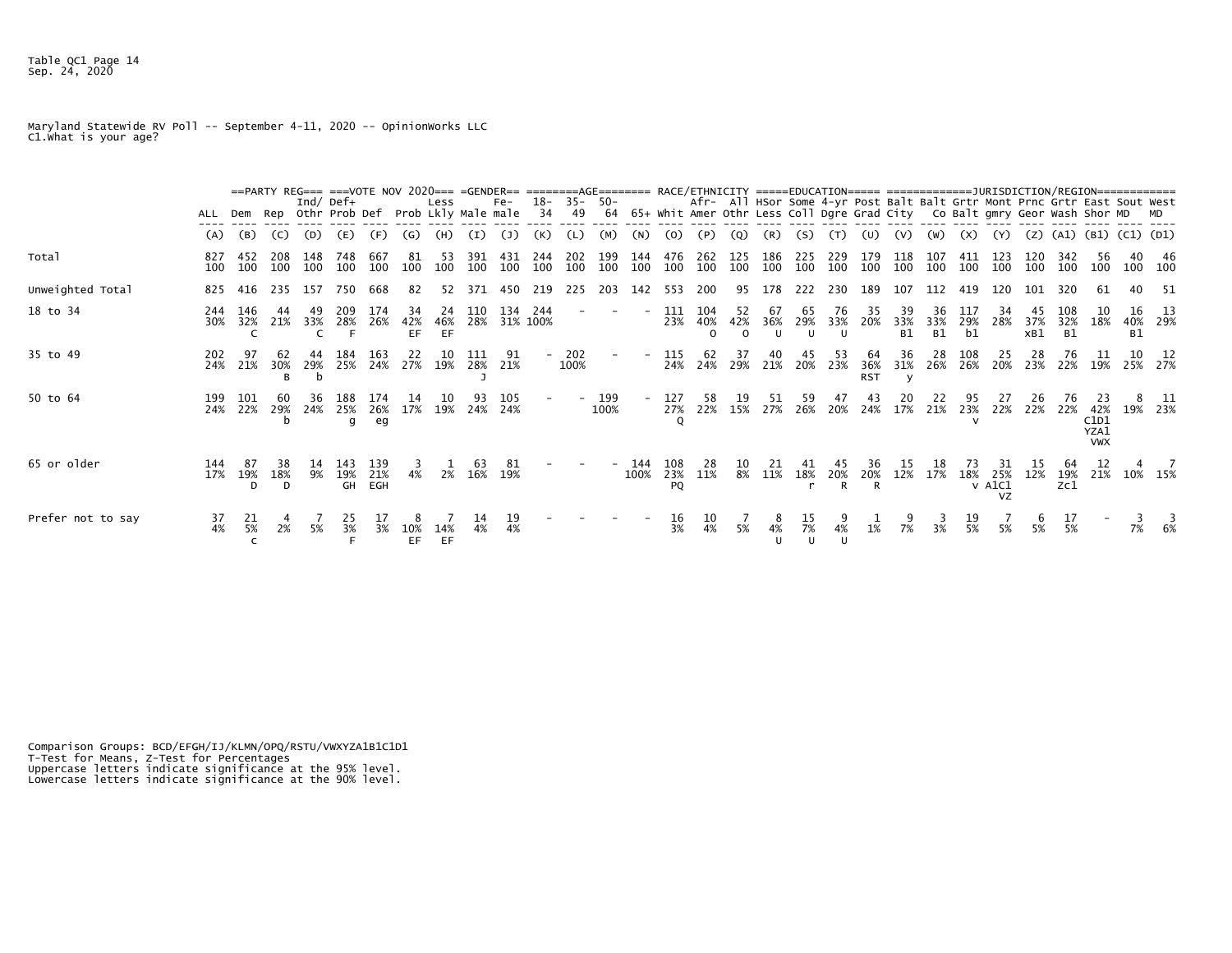Maryland Statewide RV Poll -- September 4-11, 2020 -- OpinionWorks LLC C2.What is the last grade in school that you completed?

|                                                |            |                  |                |            | ==PARTY REG=== ===VOTE NOV 2020=== =GENDER== ========AGE======= RACE/ETHNICITY =====EDUCATION===== ==================DURISDICTION/REGION============= |                   |                 |                 |            |            |                 |                        |            |                |                 |                        |            |            |             |             |             |                         |                                   |                                                                            |                            |                         |                      |               |            |                                                                           |
|------------------------------------------------|------------|------------------|----------------|------------|-------------------------------------------------------------------------------------------------------------------------------------------------------|-------------------|-----------------|-----------------|------------|------------|-----------------|------------------------|------------|----------------|-----------------|------------------------|------------|------------|-------------|-------------|-------------|-------------------------|-----------------------------------|----------------------------------------------------------------------------|----------------------------|-------------------------|----------------------|---------------|------------|---------------------------------------------------------------------------|
|                                                | ALL        | Dem              |                |            | Ind/ Def $+$<br>Rep Othr Prob Def Prob Lkly Male male                                                                                                 |                   |                 | Less            |            | $Fe-$      | $18-$<br>-34    | $35 -$<br>49           | -50<br>64  |                |                 |                        |            |            |             |             |             |                         |                                   | 65+ Whit Amer Othr Less Coll Dgre Grad City Co Balt gmry Geor Wash Shor MD |                            |                         |                      |               |            | Afr- All HSor Some 4-yr Post Balt Balt Grtr Mont Prnc Grtr East Sout West |
|                                                | (A)        | (B)              | (C)            | (D)        | (E)                                                                                                                                                   | (F)               | (G)             | (H)             | (I)        | (1)        | (K)             | (L)                    | (M)        | (N)            | (0)             |                        |            | (R)        | (S)         |             |             | (V)                     | (W)                               | (X)                                                                        | (Y)                        | (Z)                     | (A1) (B1) (C1) (D1)  |               |            |                                                                           |
| Total                                          | 827<br>100 | 452<br>100       | 208<br>100     | 148<br>100 | 748<br>100                                                                                                                                            | 667<br>100        | 81<br>100       | 53<br>100       | 391<br>100 | 431<br>100 | 244<br>100      | 202<br>100             | 199<br>100 | 144<br>100     | 476<br>100      | 262<br>100             | 125<br>100 | 186<br>100 | 225<br>100  | 229<br>100  | 179<br>100  | 118<br>100              | 107<br>100                        | 411<br>100                                                                 | 123<br>100                 | 120<br>100              | 342<br>100           | 56<br>100     | 40<br>100  | -46<br>100                                                                |
| Unweighted Total                               | 825        | 416              | 235            | 157        | 750                                                                                                                                                   | 668               | 82              | 52              | 371        | 450        | 219             | 225                    | 203        | 142            | 553             | 200                    | 95         | 178        | 222         | 230         | 189         | 107                     |                                   | 419                                                                        |                            |                         |                      | 61            |            | -51                                                                       |
| Less than 12th grade                           | 14<br>2%   | 8<br>2%          | 1%             | 2%         | 1%                                                                                                                                                    | 1%                | 2%              | 4%              | 2%         | 2%         | 6<br>2%         | 2%                     | 1%         | 1%             | 1%              | 3%                     | 2%         | 14<br>8%   |             |             |             | 5%<br>wX                | 1%                                | 2%                                                                         | 2%                         |                         | 6<br>2%              |               | 8%<br>xya1 |                                                                           |
| High school diploma or<br>GED                  | 172<br>21% | 95<br>21%        | 22%            | 18%        | 142<br>19%                                                                                                                                            | 120<br>18%        | 22<br>27%<br>ef | 19<br>35%<br>EF | 79<br>20%  | 91<br>21%  | 61<br>25%<br>LN | 17%                    | 24%<br>٦N  | 20<br>14%      | 89<br>19%       | 27%<br>Oq              | 23<br>19%  | 172<br>92% |             |             |             | 38<br>32%<br>YZA1<br>WX | 18<br>16%                         | 22%<br>YA1                                                                 | 9%                         | 19%<br>Y                | 16%                  | Y WYA1 YZA1   | 35%<br>W   | -12<br>26%<br>Y                                                           |
| Some college or 2-year<br>degree               | 225<br>27% | 121<br>27%       | 47<br>23%      | 48<br>33%  | 202<br>27%                                                                                                                                            | 178<br>27%        | 24<br>30%       | 18<br>34%       | 97<br>25%  | 127<br>30% | 65<br>26%       | 45<br>22%              | 59<br>30%  | 41<br>29%      | -117<br>25%     | 90<br>34%<br><b>OQ</b> | 25<br>20%  |            | 225<br>100% |             |             | 27<br>23%               | 29<br>27%                         | 106<br>26%                                                                 | 23<br>19%                  | 33%<br>VYA1             | 85.<br>25%           | 40%<br>y XYA1 | 10         | -18<br>25% 39%<br>xYa1                                                    |
| Bachelor's degree or 4-<br>year college degree | 229<br>28% | 133<br>29%<br>D. | 64<br>31%<br>D | 21%        | 219<br>29%<br>qΗ                                                                                                                                      | 201<br>30%<br>egH | 21%             | 12%             | 108<br>28% | 121<br>28% | 76<br>31%<br>m  | 53<br>26%              | 23%        | 32%            | 138<br>29%      | 61<br>23%              | 33%        |            |             | 229<br>100% |             | 22<br>19%               | 36<br>34%<br>B1D1<br>$\mathsf{V}$ | 114<br>28%<br>VB1                                                          | 37<br>30%<br>VB1           | 36%<br>c1D1 B1d1<br>VB1 | 107<br>31%<br>$\vee$ | 15%           |            | 21% 19%                                                                   |
| Post-graduate work or<br>advanced degree       | 179<br>22% | 92<br>20%        | 49<br>23%      | 38<br>26%  | 173<br>23%<br>н                                                                                                                                       | 159<br>24%<br>н   | 18%             | 10%             | 25%        | 81<br>19%  | 14%             | 64<br>32%<br><b>KM</b> | 21%<br>k   | 36<br>25%<br>K | 126<br>27%<br>P | 30<br>11%              | 31<br>25%  |            |             |             | 179<br>100% | 18%                     | 21%<br>z                          | 22%<br>Zc1 C1D1                                                            | 39%<br>A1B1<br><b>VWXZ</b> | 10%                     | 25%<br>b1C1<br>z     | 15%           |            | 11% 16%                                                                   |
| Not sure or prefer not<br>to say               | 1%         |                  |                |            |                                                                                                                                                       |                   |                 |                 |            |            |                 | 1%                     |            |                |                 |                        |            |            |             |             |             | 2%                      | 1%                                | 1%                                                                         |                            | 2%                      | 1%                   |               |            |                                                                           |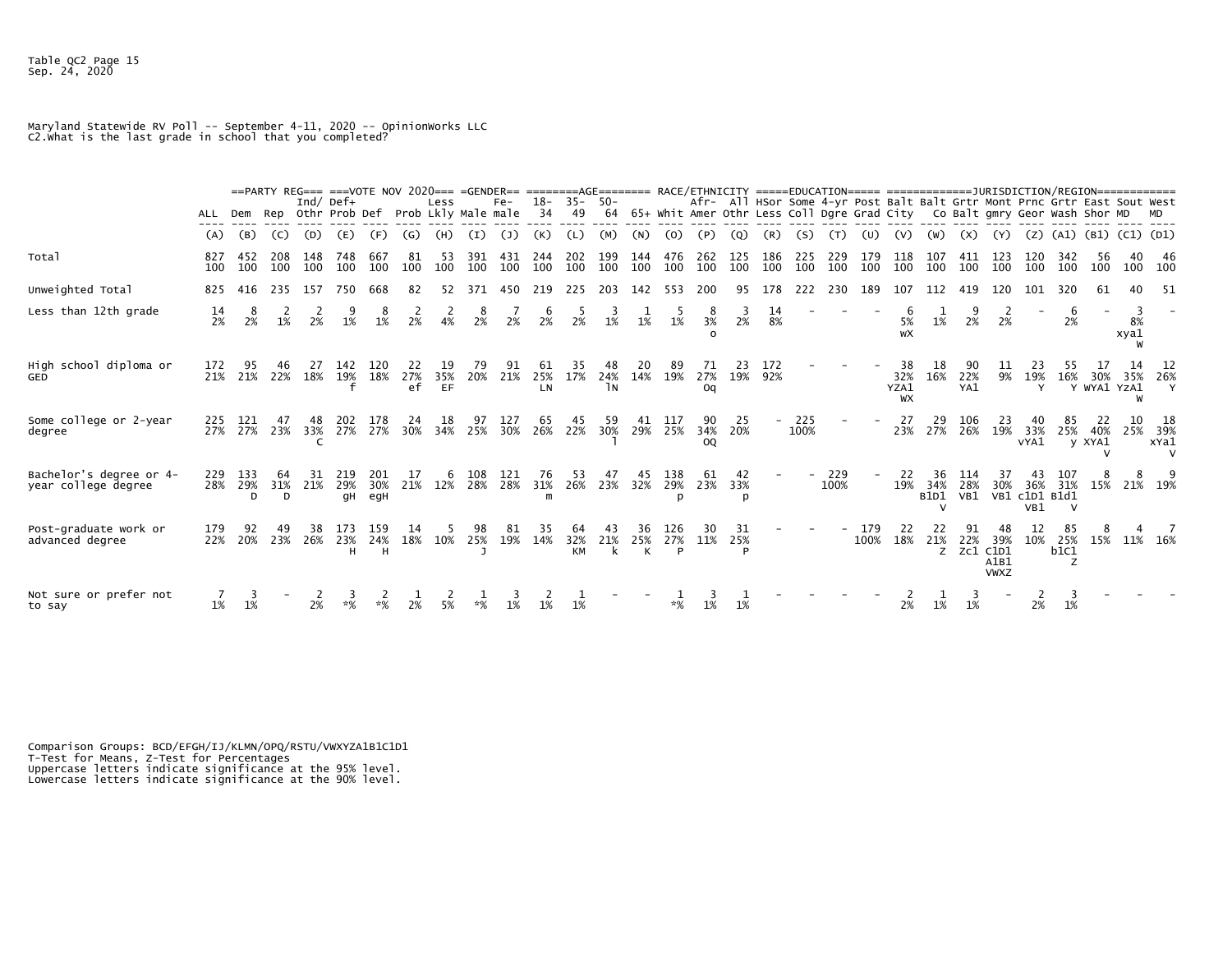## Maryland Statewide RV Poll -- September 4-11, 2020 -- OpinionWorks LLC C3.Do you identify your race or ethnicity as…? Choose any that apply to you.

|                                        |            |                  |                         |                        | ==PARTY REG=== ===VOTE NOV 2020=== =GENDER== ========AGE======= RACE/ETHNICITY =====EDUCATION===== =============== URISDICTION/REGION============= |            |           |                        |            |               |                   |                        |                |                               |            |                |                       |                                                                                                                                                                    |                 |                         |                          |                                         |                           |                              |                                      |                                         |                                               |                               |                                |                                                |
|----------------------------------------|------------|------------------|-------------------------|------------------------|----------------------------------------------------------------------------------------------------------------------------------------------------|------------|-----------|------------------------|------------|---------------|-------------------|------------------------|----------------|-------------------------------|------------|----------------|-----------------------|--------------------------------------------------------------------------------------------------------------------------------------------------------------------|-----------------|-------------------------|--------------------------|-----------------------------------------|---------------------------|------------------------------|--------------------------------------|-----------------------------------------|-----------------------------------------------|-------------------------------|--------------------------------|------------------------------------------------|
|                                        | ALL        | Dem              |                         | Ind/ $Def+$            | Rep Othr Prob Def Prob Lkly Male male                                                                                                              |            |           | Less                   |            | $Fe-$         | - 34              | $18 - 35 - 50 -$<br>49 |                |                               |            |                |                       | Afr- All HSor Some 4-yr Post Balt Balt Grtr Mont Prnc Grtr East Sout West<br>64 65+ Whit Amer Othr Less Coll Dgre Grad City         Co Balt gmry Geor Wash Shor MD |                 |                         |                          |                                         |                           |                              |                                      |                                         |                                               |                               |                                |                                                |
|                                        | (A)        | (B)              | (C)                     | (D)                    | (E)                                                                                                                                                | (F)        | (G)       | (H)                    | (I)        | (J)           | (K)               | (L)                    | (M)            | (N)                           | (0)        | (P)            | (Q)                   | (R)                                                                                                                                                                | (S)             | (T)                     | (U)                      | (V)                                     | (W)                       | (x)                          | (Y)                                  | (Z)                                     | (A1)                                          | (B1)                          | $(C1)$ $(D1)$                  |                                                |
| Total                                  | 827<br>100 | 452<br>100       | 208<br>100              | 148<br>100             | 748<br>100                                                                                                                                         | 667<br>100 | 81<br>100 | 53<br>100              | 391<br>100 | 431<br>100    | 244<br>100        | 202<br>100             | 199<br>100     | 144<br>100                    | 476<br>100 | 262<br>100     | 125<br>100            | 186<br>100                                                                                                                                                         | 225<br>100      | 229<br>100              | 179<br>100               | 118<br>100                              | 107<br>100                | 411<br>100                   | 123<br>100                           | 120<br>100                              | 342<br>100                                    | -56<br>100                    | 40<br>100                      | -46<br>100                                     |
| Unweighted Total                       | 825        | 416              | 235                     | 157                    | 750                                                                                                                                                | 668        | 82        | 52                     | 371        | 450           | 219               | 225                    | 203            | 142                           | 553        | 200            | 95                    | 178                                                                                                                                                                | 222             | 230                     | 189                      | 107                                     | 112                       | 419                          | 120                                  |                                         | 320                                           |                               | 40                             | -51                                            |
| African-American or<br><b>Black</b>    | 262<br>32% | 203<br>45%<br>CD | 15<br>7%                | 38<br>26%<br>C         | 229<br>31%                                                                                                                                         | 203<br>30% | 26<br>32% | 17<br>32%              | 113<br>29% | 149<br>35%    | 104<br>43%<br>LMN | 62<br>31%<br>N         | 58<br>29%<br>N | 28<br>19%                     | 11         | 262<br>2% 100% | 19<br>15%<br>$\Omega$ | 79<br>42%<br>TU                                                                                                                                                    | 90<br>40%<br>TU | 61<br>27%<br>U          | 30<br>17%                | 72<br>61%<br>C1D1<br>A1B1<br><b>WXY</b> | 24<br>23%                 | 125<br>30%<br>b1D1<br>WY     | 23<br>18%                            | 74<br>62%<br>C1D1<br>A1B1<br><b>WXY</b> | 125<br>37%<br>B1D1<br>WXY                     | 12<br>21%                     | 16<br>40%<br><b>B1D1</b><br>WY | 16%                                            |
| Asian                                  | 61<br>7%   | 29<br>6%         | 11<br>5%                | 18<br>12%<br><b>BC</b> | 54<br>7%                                                                                                                                           | 48<br>7%   | 8%        | 12%                    | 32<br>8%   | $^{29}_{7\%}$ | 25<br>10%<br>mN   | 19<br>10%<br>N         | 12<br>6%       | 3%                            | 8<br>2%    | 2%             | 61<br>49%<br>0P       | $\frac{10}{5\%}$                                                                                                                                                   | 8<br>4%         | 20<br>9%<br>S           | 21<br>12%<br><b>RS</b>   | 1%                                      | 6<br>5%<br>$\mathsf{v}$   | 23<br>6%                     | 16%<br>V C1D1<br>a1B1<br><b>VWXZ</b> | 11<br>9%                                | 39<br>11%<br>VB1 C1d1<br>WXB1<br>$\checkmark$ | 2%                            | 3%                             | 5%                                             |
| Caucasian or White                     | 476<br>58% | 204<br>45%       | 180<br>87%<br><b>BD</b> | 85<br>58%<br>B         | 59%                                                                                                                                                | 399<br>60% | 43<br>53% | 27<br>51%              | 235<br>60% | 240<br>56%    | 111<br>45%        | 115<br>57%<br>К        | 64%<br>К       | 108<br>75% 100%<br><b>KLM</b> | -476       | 11<br>4%       | 33<br>26%<br>Þ        | 94<br>50%                                                                                                                                                          | 52%             | 138<br>60%<br><b>RS</b> | 126<br>70%<br><b>RST</b> | 42<br>36%                               | 71<br>66%<br>$\checkmark$ | 252<br>61%<br>yZA1 VZA1 VZA1 | -67<br>54%                           | 34<br>29%                               | 160<br>47%                                    | 77%<br>VZ A1C1<br><b>VXYZ</b> | 22<br>55%                      | -36<br>79%<br>VZ A1C1<br><b>WXYZ</b><br>$\vee$ |
| Hispanic or Latino                     | 44<br>5%   | 28<br>6%         | 3%                      | 5%                     | 37<br>5%                                                                                                                                           | 33<br>5%   | 4%        | 8%                     | 24<br>6%   | 20<br>5%      | 24<br>10%<br>LMN  | 4%<br>M                | 1%             | 2%                            | 18<br>4%   | 12<br>5%       | 44<br>35%<br>0P       | 5%                                                                                                                                                                 | 12<br>5%        | 7%                      | 3%                       | 4%                                      | 6%                        | 18<br>4%                     | 7%                                   | 15<br>13%<br>A1C1 Xc1<br><b>VX</b>      | 8%                                            |                               | 2%                             |                                                |
| Middle Eastern or North<br>African     | $*%$       |                  | 1%                      | 2%                     |                                                                                                                                                    | 1%         |           |                        | $*%$       | 1%            | $*%$              | 1%                     |                |                               | $*%$       |                | 3%                    |                                                                                                                                                                    |                 | 1%                      | 1%                       |                                         | 1%                        | 1%                           | 1%                                   |                                         | $*%$                                          |                               |                                |                                                |
| Native American or<br>Alaska Native    | 14<br>2%   | 2%               |                         | 6<br>4%                | 1%                                                                                                                                                 | 1%         | 2%        | 6<br>10%<br><b>EFG</b> | 8<br>2%    | 1%            | 2%                | 2%                     | 3<br>2%        |                               | 11<br>2%   | 3%             | 14<br>11%<br>0P       | 5%<br>ST                                                                                                                                                           | 2%              | 1%                      |                          |                                         |                           | -3<br>1%                     |                                      | 6%<br>Xa1                               | 12<br>3%<br>$\times$                          |                               | 2<br>5%                        | 3%                                             |
| Native Hawaiian or<br>Pacific Islander | $*%$       | $*%$             |                         | 1%                     | З<br>$*%$                                                                                                                                          |            | 3<br>3%   | 2%                     |            | 1%            | $* \mathcal{K}$   |                        |                |                               | 2<br>1%    |                | 3%<br>$\Omega$        | 1%                                                                                                                                                                 | 1%              |                         |                          | 2<br>1%                                 | 1%                        | -3<br>1%                     |                                      | 1%                                      | 1<br>$*%$                                     |                               |                                |                                                |
| Something else                         | 1%         | 1%               |                         |                        | 1%                                                                                                                                                 | 1%         |           |                        | *%         | 1%            | 1%                |                        |                | 1%                            |            |                | 5%                    | 1%                                                                                                                                                                 | 1%              | 1%                      | 1%                       | 1%                                      |                           | 1%                           | 3%                                   |                                         | 1%                                            |                               |                                |                                                |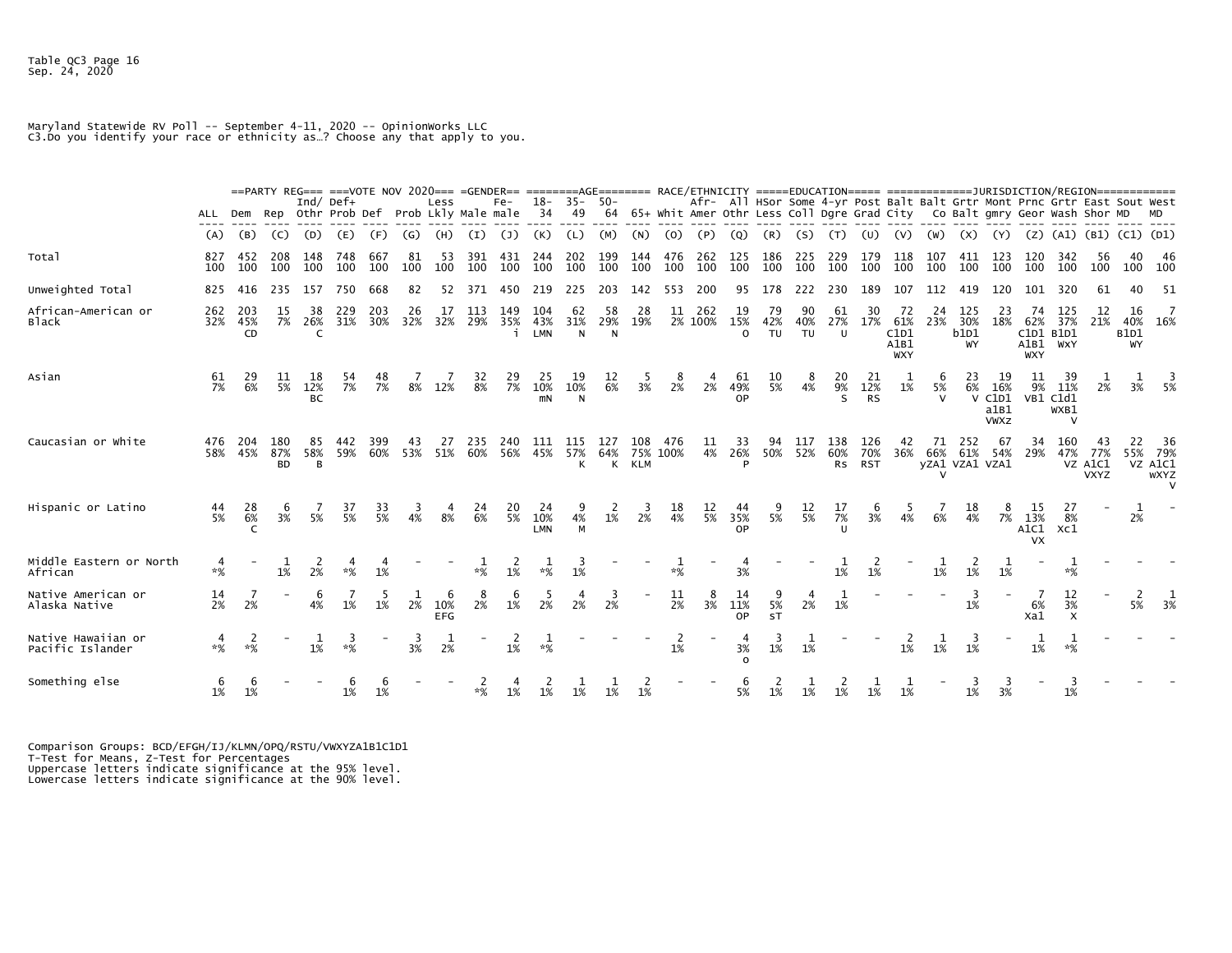Table QC3 Page 17 Sep. 24, 2020 (Continued)

Maryland Statewide RV Poll -- September 4-11, 2020 -- OpinionWorks LLC C3.Do you identify your race or ethnicity as…? Choose any that apply to you.

|  |  |  |  |  |  |  | ==PARTY REG=== ===VOTE NOV 2020=== =GENDER== ========AGE======= RACE/ETHNICITY =====EDUCATION===== =====================DURISDICTION/REGION============= |  |  |  |  |  |  |  |  |
|--|--|--|--|--|--|--|----------------------------------------------------------------------------------------------------------------------------------------------------------|--|--|--|--|--|--|--|--|
|  |  |  |  |  |  |  | Ind/Def+ Less Fe- 18-35- 50- Afr- All HSor Some 4-yr Post Balt Balt Grtr Mont Prnc Grtr East Sout West                                                   |  |  |  |  |  |  |  |  |
|  |  |  |  |  |  |  | ALL Dem Rep Othr Prob Def Prob Lkly Male male 34 49 64 65+ whit Amer Othr Less Coll Dgre Grad City Co Balt gmry Geor Wash Shor MD MD                     |  |  |  |  |  |  |  |  |
|  |  |  |  |  |  |  | (A) (B) (C) (D) (E) (F) (G) (H) (I) (J) (K) (L) (M) (N) (O) (P) (Q) (R) (S) (T) (U) (V) (W) (X) (Y) (Z) (A1) (B1) (C1) (D1)                              |  |  |  |  |  |  |  |  |
|  |  |  |  |  |  |  |                                                                                                                                                          |  |  |  |  |  |  |  |  |
|  |  |  |  |  |  |  |                                                                                                                                                          |  |  |  |  |  |  |  |  |